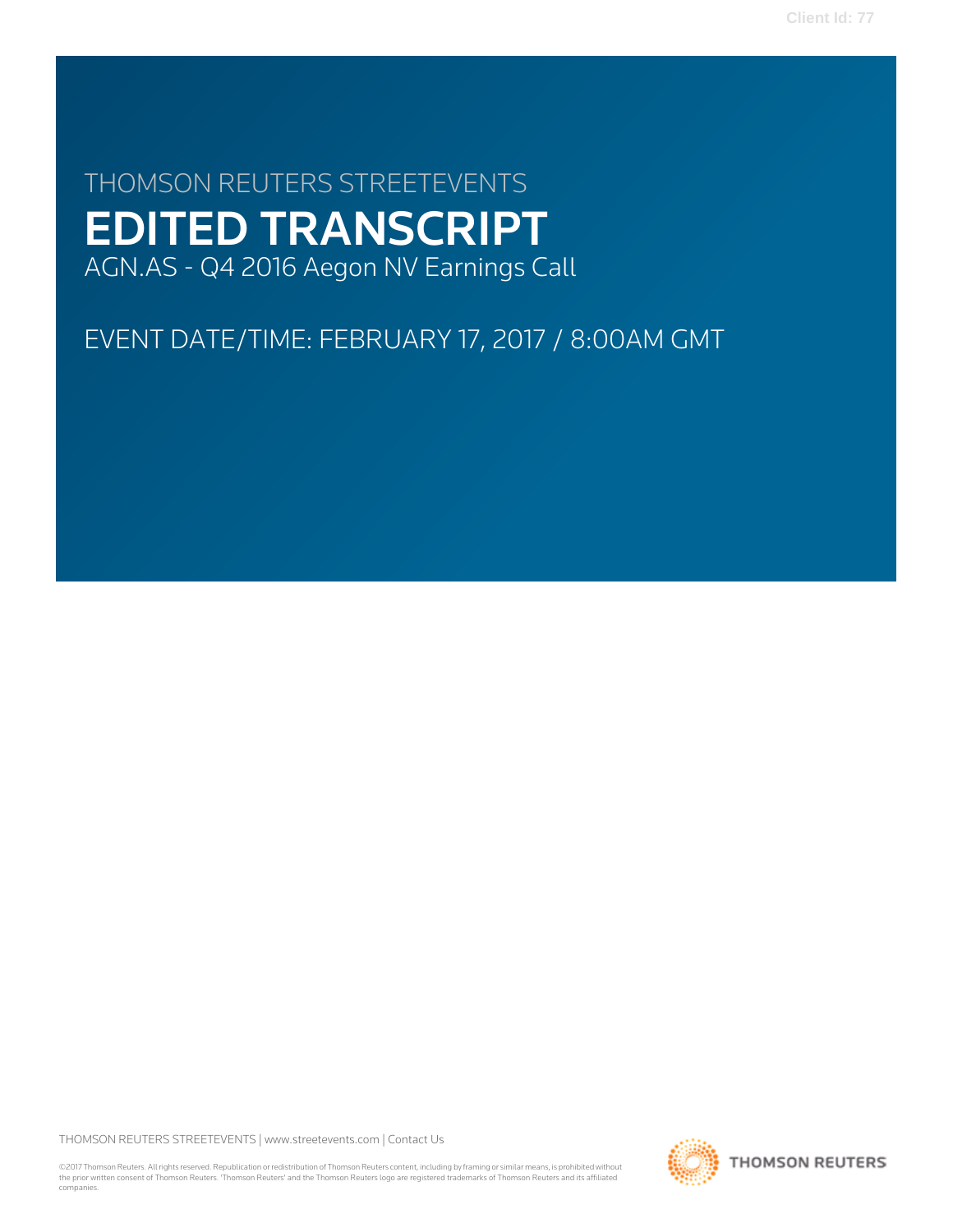#### **CORPORATE PARTICIPANTS**

**[Willem van den Berg](#page-1-0)** Aegon NV - Head of IR **[Alex Wynaendts](#page-1-1)** Aegon NV - CEO

### **CONFERENCE CALL PARTICIPANTS**

**[Ashik Musaddi](#page-5-0)** JPMorgan - Analyst **[Albert Ploegh](#page-7-0)** ING - Analyst **[Darshan Mistry](#page-8-0)** Citigroup - Analyst **[Farooq Hanif](#page-9-0)** Credit Suisse - Analyst **[Arjan van Veen](#page-10-0)** UBS - Analyst **[Farquhar Murray](#page-11-0)** Autonomous Research - Analyst **[Nadine van der Meulen](#page-12-0)** Morgan Stanley - Analyst **[Nick Holmes](#page-15-0)** Societe Generale - Analyst **[Bart Horsten](#page-16-0)** Kempen & Co - Analyst **[Andy Hughes](#page-18-0)** Macquarie Group - Analyst **[Gordon Aitken](#page-19-0)** RBC Capital Markets - Analyst **[Steven Haywood](#page-20-0)** HSBC - Analyst

#### **PRESENTATION**

#### **Operator**

<span id="page-1-0"></span>Good day and welcome to the Aegon Q4 results analyst and investor conference call. Today's conference is being recorded. At this time, I would like to turn the conference over to Willem. Please go ahead, Sir.

#### **Willem van den Berg** - Aegon NV - Head of IR

Thank you. Good morning everyone and thank you for joining this conference call on Aegon's fourth quarter 2016 results. We would appreciate it if you take a moment to review our disclaimer on forward looking statements which is at the back of this presentation.

After the prepared remarks, our CEO, Alex Wynaendts, will answer your questions.

<span id="page-1-1"></span>Matt Rider is joining us today; however, as he has not been formally appointed yet as our CFO, he will not be taking questions at this time.

I will now hand it over to Alex.

#### **Alex Wynaendts** - Aegon NV - CEO

Thank you, Willem and good morning everyone. As always, thank you for your interest in our Company and also for joining us for our fourth quarter 2016 earnings call.

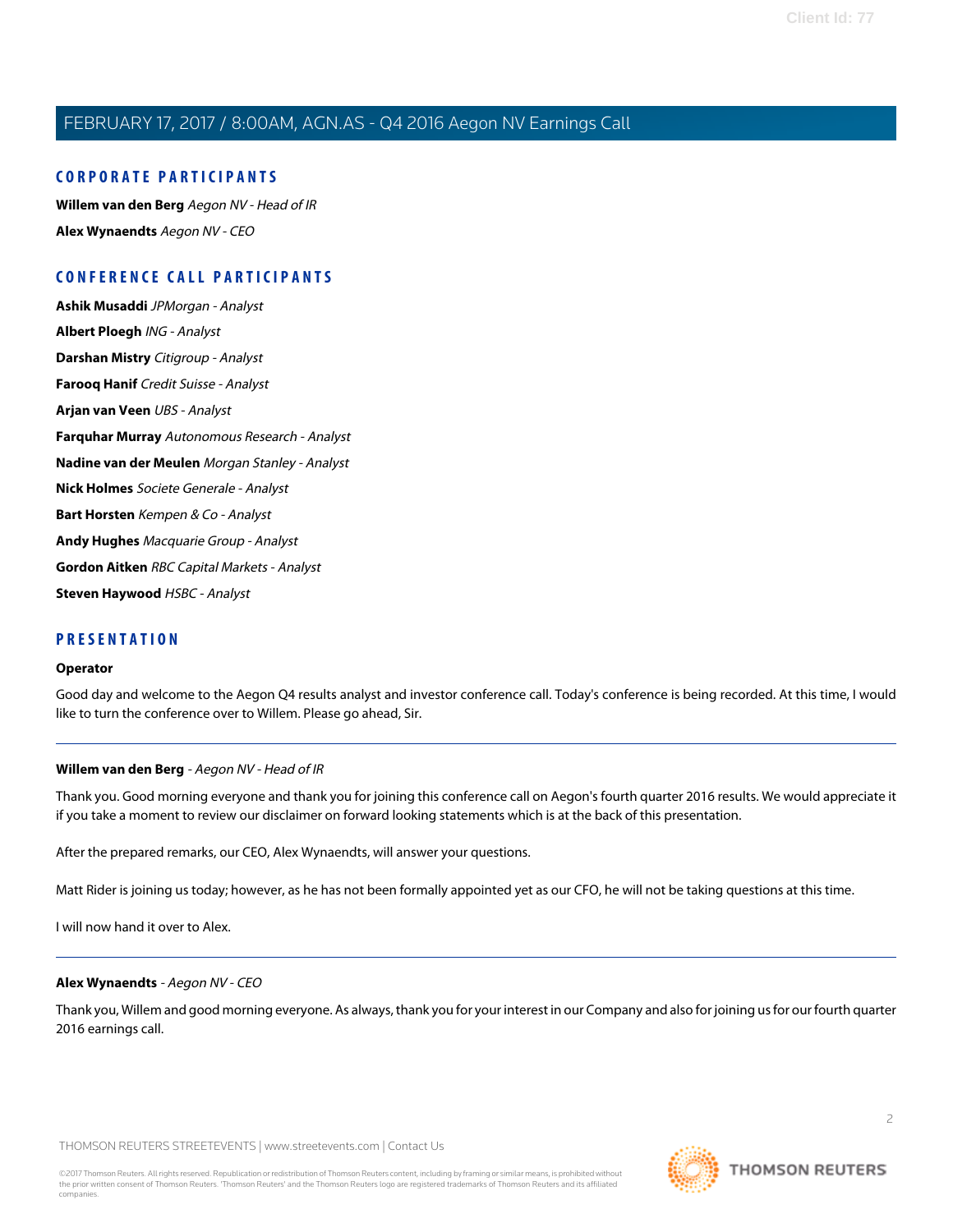I would like to begin by providing you with a brief overview of the key developments this quarter. We reported strong underlying earnings, which were supported by successful expense savings program, favorable markets, and improved claims experience in the US.

As a result of favorable markets, our Solvency II position increased to 159%, which is in the upper half of our target range. And furthermore, I'm also pleased to announce a final 2016 dividend of EUR0.13 per share, bringing our full-year dividend to EUR0.26 per share.

Let's now move to the next slide and take a closer look at our underlying earnings for the quarter in more detail.

Underlying earnings before tax increased by 27% to EUR554 million. This was mainly due to strong results in the Americas, as we are seeing the benefits of our five-part plan to improve returns in the US that we announced in the second quarter 2016.

As we indicated at the Investor Day in December, we continue to make significant progress towards our expense savings target. These cost reductions resulted in an uplift in underlying earnings year-on-year, and I will provide you more details on the program shortly.

Earnings were also positively impacted by favorable markets, as higher interest rates resulted in a favorable EUR25 million tangible -- intangible adjustment in the US and Asia.

In addition, rising equity markets increased account balances, resulting in increased earnings from our fee-based business.

We also saw improved claims experience in the US during the quarter, driven by favorable mobility in long-term care and supplemental health, while mortality experience in the life business was in line with our long-term expectations.

Let's now zoom in on our expense savings program on slide 4. I'm pleased to share with you that we're successfully executing on our program to reduce expenses, and as announced in December, we have increased our 2018 expense savings target by EUR150 million to a total of EUR350 million.

I would like to emphasize here that these expense reductions will enable us to improve returns, and at the same time fund the necessary investments that we continue to make in technology in order to fully digitize customer experience.

In 2016 we achieved run rate expense savings of EUR110 million, double our original full-year target of EUR56 million. This has allowed us to double our US expense savings target to \$300 million, and we expect to reach our original target of \$150 million one year ahead of schedule.

To support this target, we've taken significant management actions in the fourth quarter. They include the planned closure of three locations, a further net reduction of more than 500 roles and the strategic decision to close our Affinity, Direct TV and Direct Mail channels.

In the Netherlands and at the holding, we're also well on track to achieve the planned expense reductions, and have continued to make good progress towards our 2018 target.

Let's now turn to slide 5 and how net income developed over the quarter. Our net income of EUR470 million is a significant improvement, both in comparison with recent quarters and with the fourth quarter of 2015. As I highlighted a few moments ago, we reported underlying earnings of EUR554 million, or from a non-underlying earnings perspective it was on balance a very benign quarter.

Fair value items, which amounted to a EUR13 million loss, were mainly impacted in the Americas by market performance and volatility following the US elections. These losses were offset by positive real estate revaluations and the impact of favorable market movements on the guaranteed portfolio in the Netherlands.

Realized gains totaled EUR36 million and were mostly a result of private equity divestments, while other charges amounted to EUR38 million.

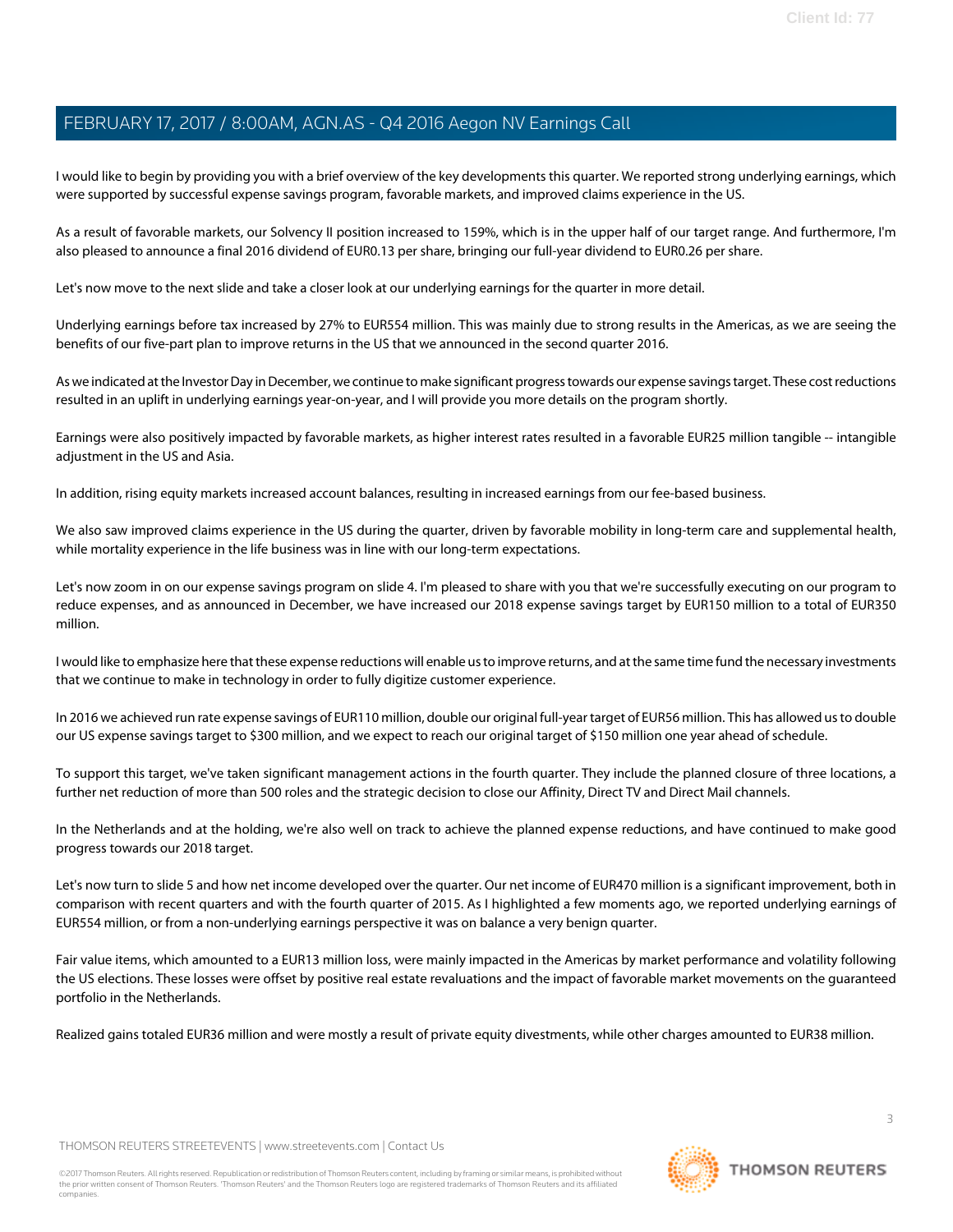We continue to see a favorable effective tax rate, primarily due to tax credits in the US and in the UK, and as a result, effective tax rate this quarter on underlying earnings was 15%, which is below our blended statutory tax rate of 32%.

I would now like to highlight our record gross deposits for the year on the next slide. The record of EUR100 billion of gross deposits in 2016 was mainly driven by retirement plans in the US and our global asset management business, and clearly demonstrates the success we've had with shifting our business towards fee-based products.

In terms of asset management, gross inflows were mainly the result of higher inflows in our Chinese joint venture.

The US retirement plan gross deposits increased, mainly due to the acquisition of Mercer's retirement business, which now allows us to compete in the jumbo segment as well as higher recurring deposits.

As I indicated at the third quarter, we anticipated higher outflows after the Mercer acquisition and expect elevated outflows to continue until early 2018, as the portfolio business is being migrated onto our platform.

Despite these outflows, full-year net deposits were positive and totaled EUR2.7 billion in 2016.

In the UK, Aegon's platform showed record net inflows of EUR2.2 billion for the quarter, of which EUR600 million were from new customer inflows. The platform now has over [EUR60 million] of assets and over 440,000 customers, confirming it as one of the fastest growing in the market. Indeed, including Cofunds' and BlackRock's defined contribution business, we will manage well over EUR100 billion in assets.

These inflows, in combination with favorable market movements, contributed to an increase in revenue generating investment of 5% year-on-year.

Let me now move from deposits to our insurance business, and turning to slide 7. New life sales were down by 12%, a reflection of lower agent recruiting at our World Financial Group distribution channel in the US.

In the Netherlands, we continue to see a shift towards fee-based solutions, which led to lower life sales. As a result of our decision to exit certain products in the Americas in the first half of 2016, accident and health new premium production declined to EUR224 million.

At the same time, we've also made the decision to run down our existing business in the Affinity, Direct TV and Mail channels with immediate effect, as these businesses do not meet our strategic objectives.

From a top line perspective, sales will mainly be impacted by loss of travel insurance sales while underlying earnings impact is expected to be modest and offset by the additional expense savings announced at the Investor Day.

As a result of our decision, \$100 million of capital will be released over the next years.

Finally on sales, I am pleased that we've extended our successful partnership with Banco Santander to include health insurance in Spain and expanded distribution in Portugal. This will support the further growth of our joint venture business in Spain and Portugal.

Turning to slide 8, which shows the development of our Solvency II ratio during the fourth quarter. As you can see, our Solvency II ratio increased to 59% (sic - "159%", see slide 8) as capital generation and favorable market impacts were partially offset by one-time items.

In the Netherlands, the Solvency II ratio decreased to 141%, as the volatility adjustor did not show material recovery after the steep decrease in the third quarter.

The benefit from higher interest rates and higher credit spreads was partly offset by adverse effect of increased inflation expectations, and in addition, a required capital increase in the fourth quarter, driven by the repositioning of the Dutch investment portfolio, together with the additional interest rate hedges we put in place in December to reduce our interest rate sensitivities.

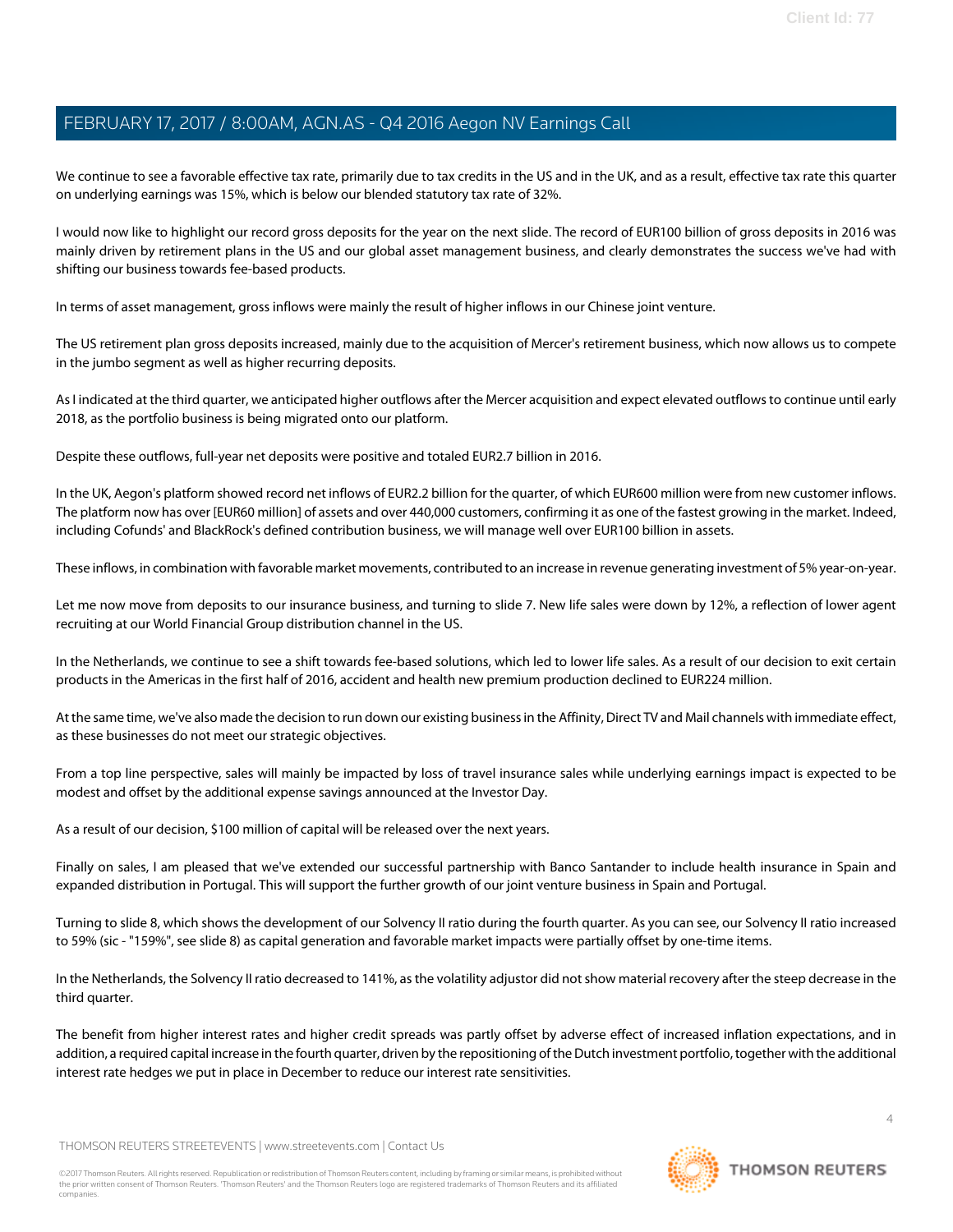You will be aware that our regulator, the Dutch Central Bank, recently issued new guidance on the calculation of the loss-absorbing capacity of deferred taxes, LAC DT. This took place in early February.

Our two-year assumption for LAC DT is 75%. A reduction of the LAC DT assumption by 25 percentage points would reduce our Dutch Solvency II ratio by 8 points and would reduce the Group ratio by 3 points.

I'm turning to the US where US RBC ratio amounted to 440% as capital generation was more than offset by dividend payments to the holding.

In the UK, our Solvency II ratio was up to 156%. As you are aware, we are working on the completion of the Part 7 transfers, which we expect to complete this summer. This is expected to free up additional capital, which we intend to upstream to the Group.

I will now turn to slide 9 to our holding excess capital position, which amounted to EUR1.5 billion at the end of 2016. Remittances from the Americas, asset management, Central and Eastern Europe and Spain and Portugal well exceeded the dividends paid to shareholders and holding expenses in the year.

We expect remittance to remain strong and this will enable us to continue returning capital to shareholders through growing dividends.

Our holding excess capital of EUR1.5 billion is at the top end of our target zone, despite one-time items in 2016, such as the share buyback and capital injections to fund growth, particularly in Asia.

In December, we issued EUR500 million of senior notes with a coupon of only 1%, taking advantage of market circumstances. The proceeds of this issuance are earmarked for the redemption of a 3% senior note due July of this year.

As we shared with you last year, the holding had planned to receive a dividend from our Dutch business over 2016. In the meantime, we have upstreamed EUR100 million from our operating entities to the Dutch holding company, and a decision to upstream this dividend from Aegon The Netherlands to the Group has been postponed until we finalize our review on the new guidance from DNB on LAC DT. And this is expected to take place in the second quarter of 2017.

Let me now turn to dividends on the next page, that's slide 10. It is one of our priorities to return an attractive level of capital to shareholders. In 2016 we made significant progress with our commitment of returning capital to shareholders by completing the EUR400 million share buyback in the first half of the year and by announcing a final dividend of EUR0.13, bringing the total dividend payment for the full year to EUR0.26, which is an increase of 4% compared with last year.

The full-year dividend marks the fifth consecutive year that we have increased our dividend return to shareholders. Indeed, since 2011 we have increased our dividend by nearly 25%.

Now let me turn to slide 11, where you can see an overview of the progress we've made executing our strategy in 2016, and then look ahead to our main priorities in 2017 and 2018.

In the US, we continued to execute towards achieving One Transamerica by aligning the organization by function. This has allowed us to accelerate our expense savings program and to execute successfully on the five-part plan.

In the UK, we successfully completed the transformation of our business from a largely traditional pension business to the leading platform business in the UK market. And we achieved this by divesting in two steps, our capital intensive and sizeable GBP9 billion UK annuity book, and by freeing up approximately GBP500 million of capital.

With the Cofunds and BlackRock acquisitions, the platform will have over GBP100 billion of assets under administration, making it the largest platform in the market.

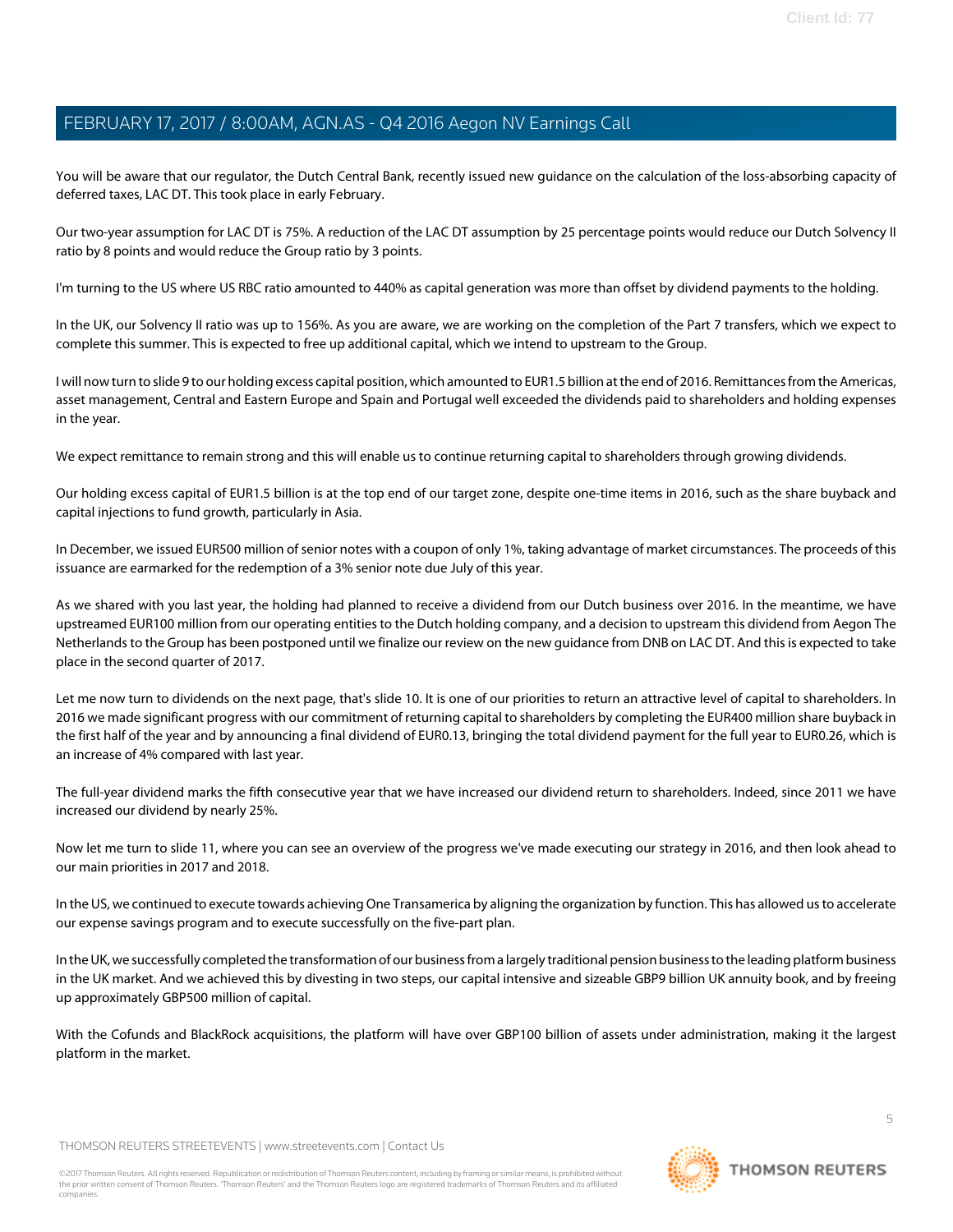Looking ahead, we expect to realize significant revenue synergies through cross-border collaboration in Continental Europe. Meanwhile in Asia, we've been focused on supporting the growth of our businesses, while improving capital efficiency significantly.

As announced earlier, one of the measures we've taken to improve returns and cash flow generation in Asia is to restructure the Affinity business. We are exiting non-profitable businesses and investing in digitally enabled new businesses.

And finally, we continue to explore ways to reduce the IFRS capital allocated to run-off businesses in the US, particularly related to payout annuities and BOLI/COLI. As you are aware, the prospect for potential transaction has improved with higher interest rates.

So to close, I would like to give you an update on the progress we are making towards our 2018 financial targets.

So far we have achieved run rate expense savings of EUR110 million, which is significantly ahead of our initial 2016 target. This has allowed us to increase our expense savings target and gives me every confidence that we will reach our increased target of EUR350 million by the end of 2018.

I'm pleased with our solid Solvency II capital ratio of 159% for the Group, which, as I mentioned before, is in the upper half of our target range. Our ratio remained stable throughout 2016, despite the volatile markets we experienced, supported by strong local capital ratios in our operating units.

Furthermore, we've also been able to maintain a stable holding excess capital position while returning EUR930 million to shareholders over 2016, including a final 2016 dividend of EUR0.13 per share.

I remain confident that we will take the necessary measures so we can make significant progress towards our 2018 targets.

I'm now ready to take your questions. Thank you very much.

### **QUESTIONS AND ANSWERS**

#### <span id="page-5-0"></span>**Operator**

Thank you. (Operator Instructions). So now we'll take our first question from Ashik Musaddi from JPMorgan. Please go ahead, your line is now open.

### **Ashik Musaddi** - JPMorgan - Analyst

Hi, good morning, Alex. I have three questions. First of all, can you give us some clarity about your interest rate sensitivity, especially in the US? Somehow it shows that the rising interest rate is negative and falling interest rate is negative as well, so what are we missing here? Because if I think about it economically, a rising interest rate is fascinating news for the life business in the US. So what are we missing here? Any thoughts on a more economic basis rather than just headline solvency basis?

Second thing is, can you give us a bit more clarity on Dutch capital position? Because it looks like there has been a drop over first half numbers and there's still uncertainty around LAC DT. How should we think about the dividend upstreaming from Netherlands? You flagged about EUR100 million but how should we get comfortable with that?

And thirdly is, are you continuing to remain confident that even if you don't get any dividend from Netherlands and from UK, your dividend is still covered going forward as well, dividend and hold co cost? That would be great if I can get clarity on these three ones. Thank you.

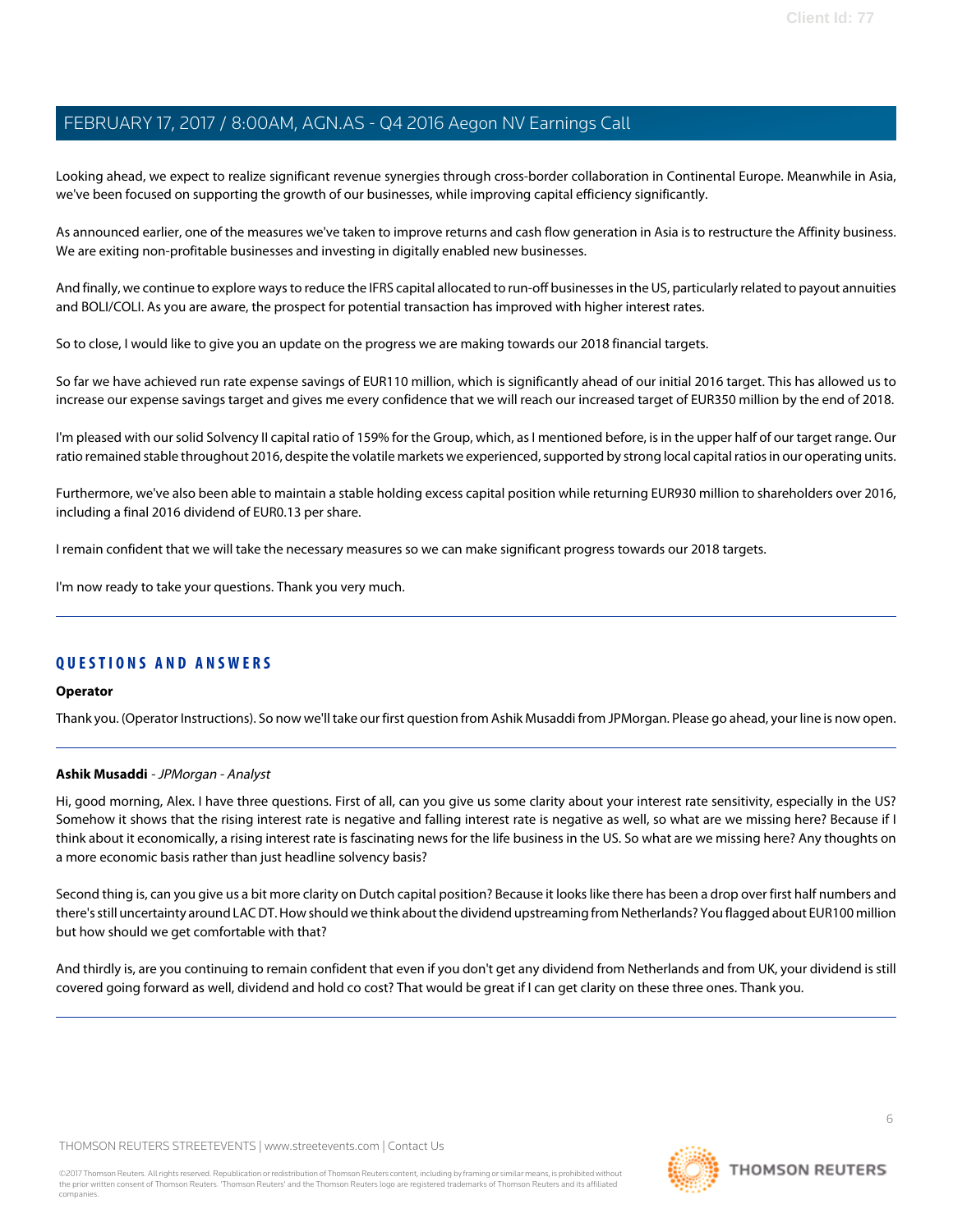#### **Alex Wynaendts** - Aegon NV - CEO

Thanks, Ashik, for your questions and let me try to answer them, all three. First on the interest rate sensitivity. Indeed we have shown you the sensitivities on slide 27. But I'd like to make a couple of comments, which hopefully will help you understand what the dynamics are.

First of all, the interest sensitivities are mostly impacted by our VA business in the US, and as you know, we hedge our interest rates, our equity exposure, also volatility, amongst others, and it's quite a complex -- how should I say this -- very complex hedging we're putting in place.

And the sensitivities that you see here, effectively they're shown at a point in time, and they're also shown in isolation on the basis that the shocks happen instantly. What it doesn't show here, and what is not reflected, is that we constantly rebalance our positions as part of a dynamic hedging program.

So your point of saying that higher rates is good for our business is absolutely true and is still true, and that is not reflected properly in sensitivities, because these sensitivities, they show you at a certain point in time but do not show the rebalancing, and also do not show the positive impact of higher spread because you get more interest rate, which as a plus doesn't show you the positive of higher fees when the equity market goes up, because it only shows it at a certain point in time.

So I hope that helps you, and I can confirm here that higher interest rates is good for our business, is good for our customers and is good for all of us.

In terms of the capital position of the Netherlands, what I'd like to say is that in the Netherlands the ratio actually was affected quite significantly by the EIOPA volatility adjuster, which dropped in Q2 from 18% to 10%, 10 points in Q3, and then rebounded a little bit in Q4 but stayed quite low at 13 basis points. And at Q3 you will remember we did flag that this EIOPA VA had quite a negative impact on our ratio.

Now we've seen indeed some interest rate increases, which is positive, but these were offset by an adjustment we had to make in relation to our inflation expectations. And as you know, inflation expectations in Europe have actually over the last couple of months gone up. So we had to make a one-time adjustment for inflation.

And in addition to that, I flagged two items. One of them was that we're repositioning our portfolio to try to take advantage of investment opportunities in illiquid investments. That requires a higher SCR. And finally, equally important is that we further reduce our sensitivity to interest rates by putting up more hedges. And when you do so, you also effectively reduce your level of capital, but what you do is reducing the sensitivities even more.

I hope that explains the Dutch position so I can talk about the dividend. If you look at remittances, last year we have had cash flow generation of let's say around EUR1.2 billion, which is the EUR300 million I mentioned times four. But we also have dividends upstreamed from all our businesses of EUR1.1 billion, which I think confirms that our dividend is pretty well covered, even on the basis of 2016 where we did not get a dividend neither from the Netherlands and for the UK. So our dividend is well covered.

I did mention our situation in the UK where we expect to have completed our Part 7 in the summer, and that for sure will lead to a release of excess capital which we intend to upstream. So all this combined should give you, in my view, absolute comfort that our dividend to shareholders is well covered.

#### **Ashik Musaddi** - JPMorgan - Analyst

Okay. That's very clear. Thank you. Thanks, Alex.

#### **Alex Wynaendts** - Aegon NV - CEO

Thanks.

THOMSON REUTERS STREETEVENTS | [www.streetevents.com](http://www.streetevents.com) | [Contact Us](http://www010.streetevents.com/contact.asp)

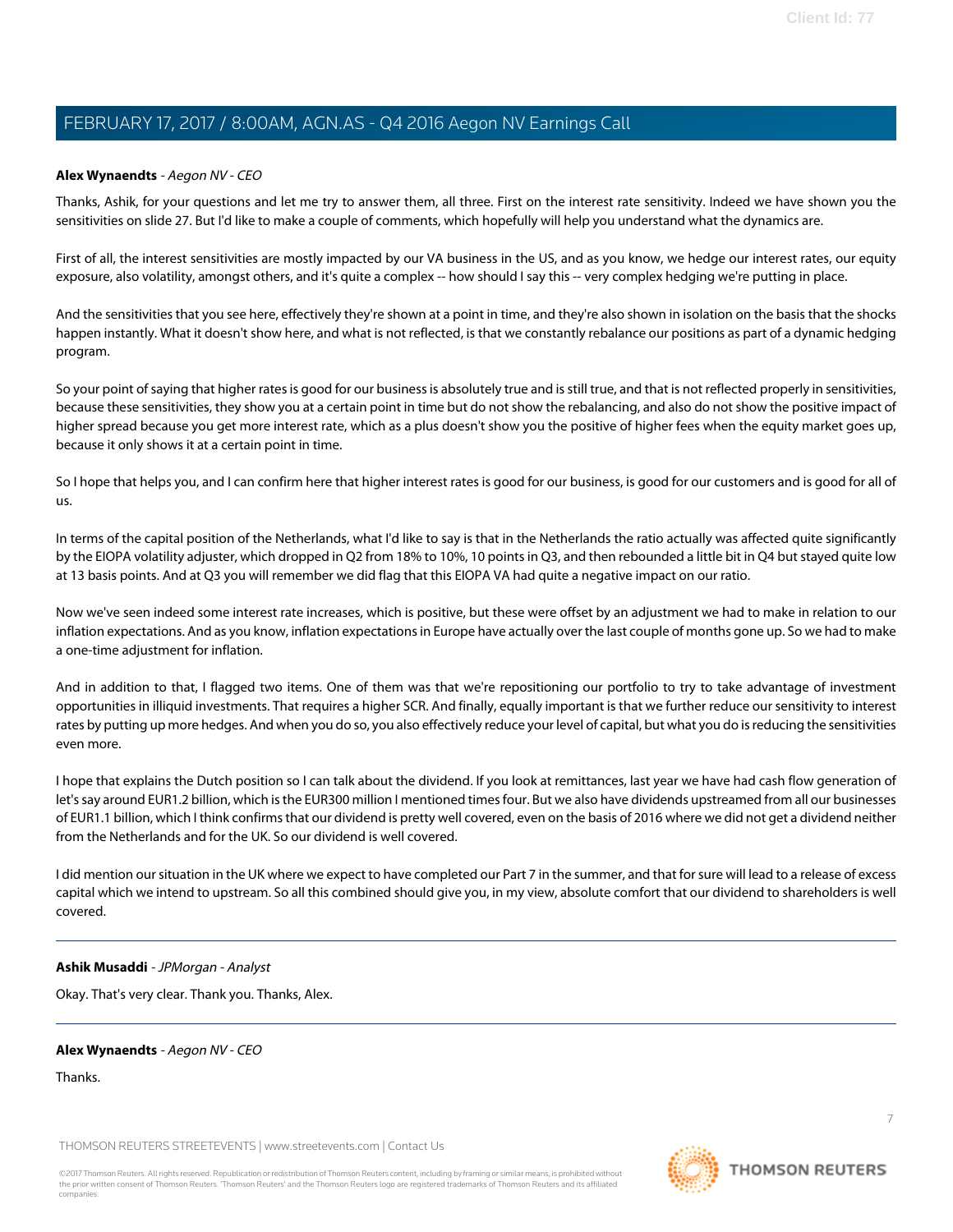#### **Operator**

<span id="page-7-0"></span>Thank you. And now we'll take our next question from Albert Ploegh from ING. Please go ahead, your line is now open.

#### **Albert Ploegh** - ING - Analyst

Yes, good morning all. Two questions from my side. I would like to go a little bit into the US earnings, and especially what has been flagged as the one-time items. This quarter clearly there was quite a positive experience in the long-term care, which of course was an issue last year and a review took place in Q3. You do flag the word seasonal in there, so how should we consider this EUR34 million positive in the first quarter -- sorry, in Q4, and how to look at that in terms of the run rate going forward on that specific business line?

At the same time, you mentioned also the adverse persistency on the universal life policies. Can we have a little bit of color there and how comfortable are you with that experience going into 2017? Thank you.

#### **Alex Wynaendts** - Aegon NV - CEO

So Albert, thanks for your question. In terms of the claims experience, yes we are pleased to see positive claims experience in long-term care, and in our health business, in both businesses.

Now the seasonality of it is the following. As you say, a lot of the business we do in supplemental health is effectively insuring or covering the deductibility. And that means that we have more claims in the beginning of the year because that's when the people are using up their deductibility. In the second half of the year in most cases the deductibility has already been used, and that means they can't claim with us. And that explains that seasonality.

I think it's very difficult to say what part is seasonality, but I would say we've had just good performance and good experience and some seasonality.

Now in terms of persistency, the adverse persistency is specifically into one area, and that's been universal life policies. But what I'd like to say is that they have remained with what is the expected volatility range. I don't believe that -- we don't believe that the most -- the recent experience we've seen here is something that we necessarily will see continuing going forward. Thank you.

#### **Albert Ploegh** - ING - Analyst

And maybe one small follow-up more from a cash flow perspective. You mentioned UK Part 7 transfers. What can we expect a little bit in terms of timing? Will that be then more let's say a Q2 event, so more news in August, or is it more an end of year kind of event and what's the -- let's say can you give a little bit of feeling on the kind of size and how we should link that to the regulator in terms of approvals of that? Thank you.

#### **Alex Wynaendts** - Aegon NV - CEO

Yes, Albert, as you mentioned, Part 7, we have two Part 7s. The one was the first deal, the Rothesay deal, and the second Part 7 was with the second deal with Legal & General. And we were planning for the summer.

Now that means that this -- the dividend or the upstreaming is clearly a second half of 2017 event. As you know, we have now a very different business in the UK, very much derisked and much more a fee business, and that makes it also more predictable for us to be able to be comfortable about upstreaming the dividend to the holding.

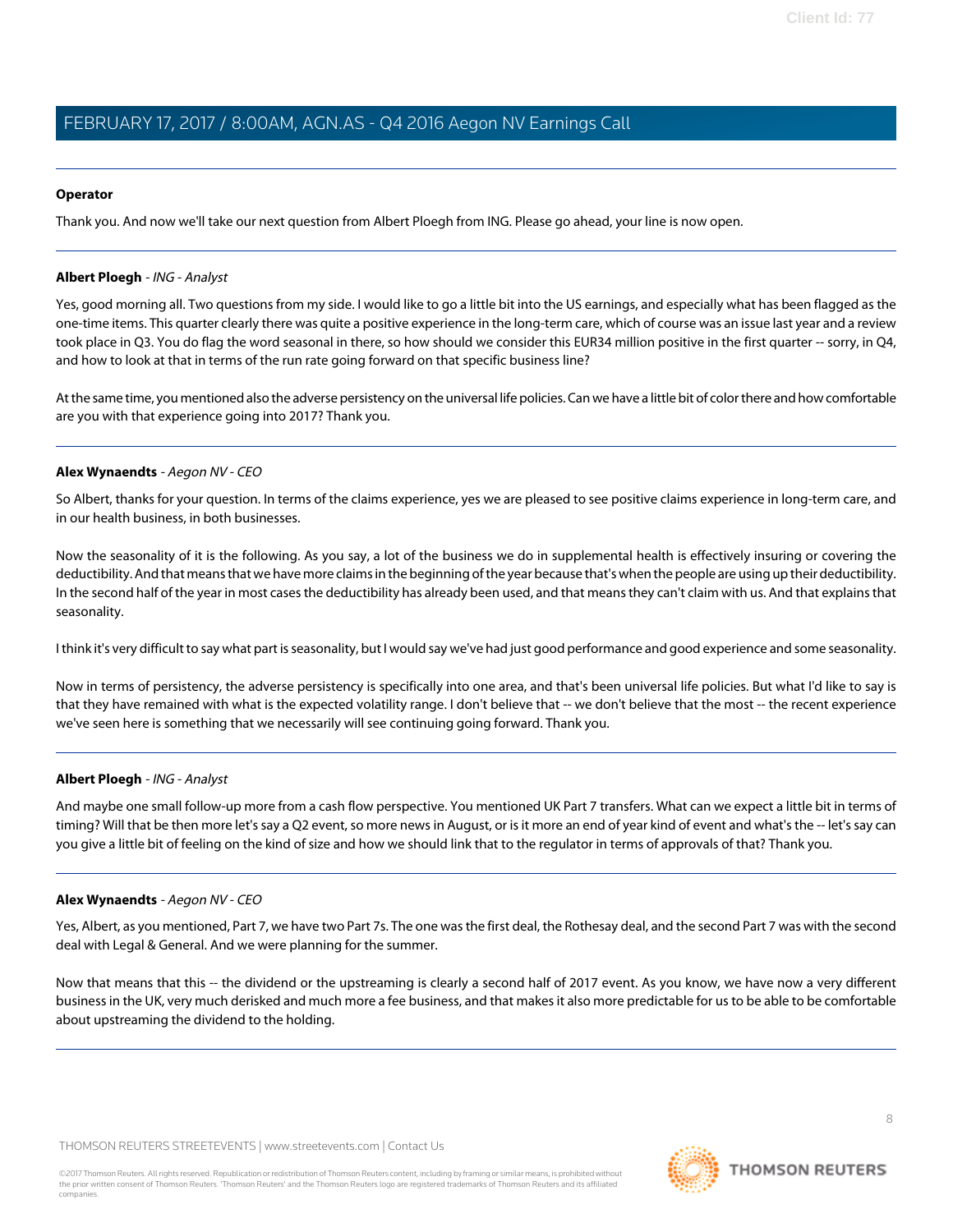#### **Albert Ploegh** - ING - Analyst

Thank you.

#### **Operator**

<span id="page-8-0"></span>Thank you and now we'll take our next question from Darshan Mistry from Citi. Please go ahead, your line is now open.

#### **Darshan Mistry** - Citigroup - Analyst

Morning. Two questions please. Firstly on the Solvency II sensitivities within the UK, could you provide some color as to why the sensitivities for the UK business have increased significantly versus 2Q? And could it be that once your Part 7s are in fact completed in the UK, could the sensitivities normalize or drop again? That's with reference to interest rate sensitivities and credit spread sensitivities.

Secondly, on the Dutch Solvency II ratio, you seem to have taken quite a big hit versus the -- where you would have been on a roll-forward basis, but your interest rate sensitivities don't seem to have decreased materially. So could you please again provide a bit more color as to what's going on within the Netherlands? Thank you.

#### **Alex Wynaendts** - Aegon NV - CEO

Thanks, Darshan. In the UK, the way you need to look at it is that effectively by executing on the sale of our annuity book, we are reducing our SCR. And that means that the interest rate sensitivity that we have remaining in the UK is related to our employee pension fund.

So it's a smaller amount that is related to a smaller SCR, and that's why in percentage points you see that the sensitivity is what you see happening there. So that's -- you have to relate it as smaller movements on smaller SCR, but in terms of percentage, that's not necessarily smaller. I hope that answers your first question.

Yes, and on the Netherlands, what I can do is repeat and hopefully give you a bit more color, what I said earlier in answer to Ashik's question, is that there's a couple of important drivers in the Netherlands.

That VA adjuster, the decline from 18% to 10% with a small rebound to 13% has been quite significant. And yes, interest rates have increased, but as I explained, the inflation expectations also going forward have increased, and that means we had to take a one-off impact for higher inflation expectations and other items, like repositioning the portfolio, as I mentioned, and also putting in place more hedges just requiring more capital.

Now I think that the sensitivity in the Netherlands on interest rates now is lower than it was and that also is to give ourselves -- our regulator more comfort that we are less dependent on fluctuations of the market.

What I'd like to add on the Netherlands is that we of course will engage and are starting to engage with the regulator on the review of our LAC DT, which is now subject to the guidance which has come out I think exactly two weeks ago, not even two weeks ago. As you know, it's very complex; the guidance is very clear on a number of points but we need also to get interpretation on others and see how it gets applied to us specifically with the DNB.

We've also mentioned earlier to you that we're looking at management actions we take in relation to positioning our portfolio. We also have mentioned earlier that we are putting forward, have put forward requests for some model changes. So there's a lot of pieces that are moving parts and a lot of action that has taken place, and that's also -- the complexity I think is well highlighted by the fact that the Dutch regulator has actually given us six months to come up with this clarification, and we would like to use the six months to address all the other items I just mentioned to you before.

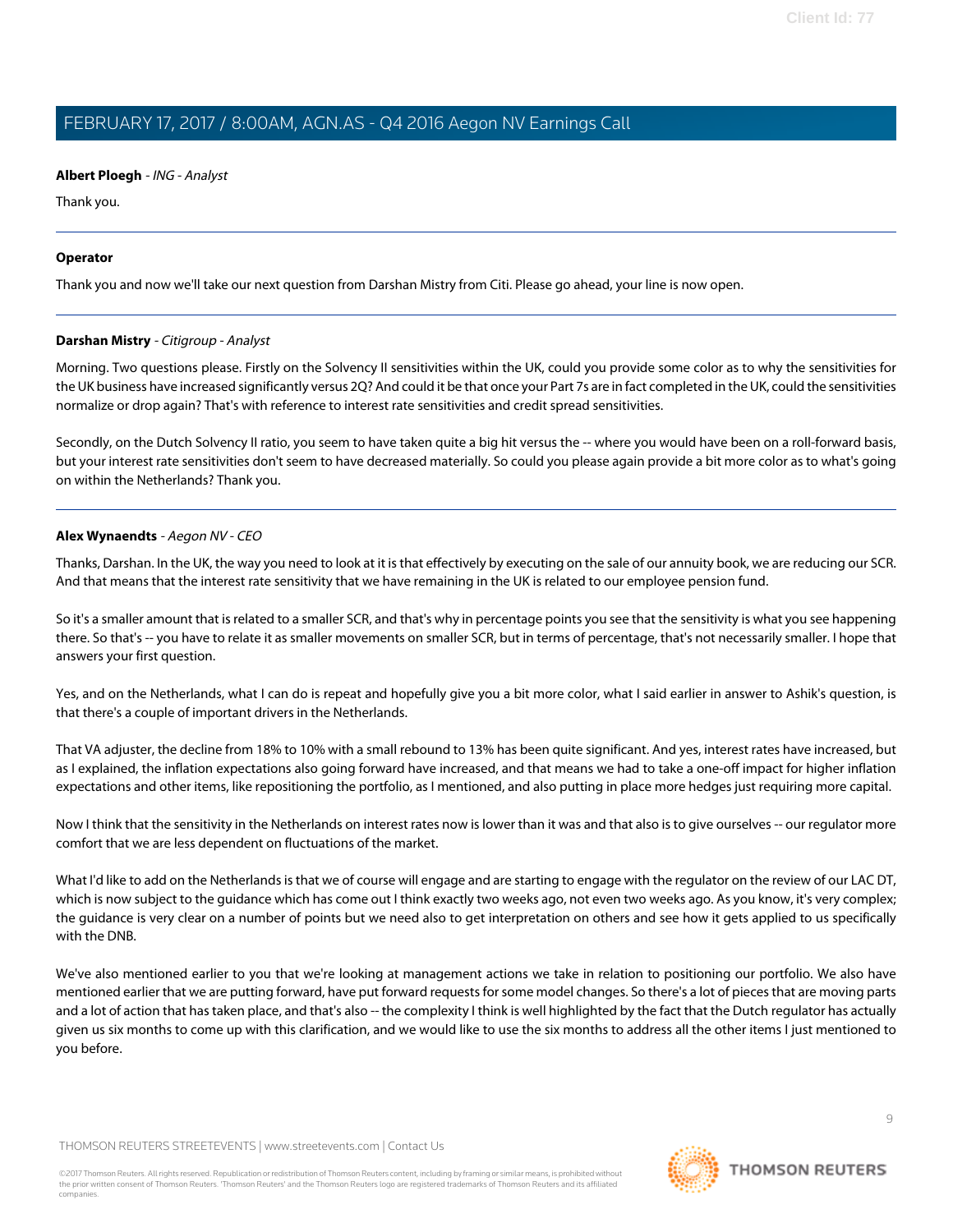So that's what I'd like to add on the Dutch Solvency II ratio. Thank you.

#### **Darshan Mistry** - Citigroup - Analyst

Perfect. Thank you.

#### **Operator**

<span id="page-9-0"></span>Thank you and now we'll take our next question from Farooq Hanif from Credit Suisse. Please go ahead, your line is now open.

#### **Farooq Hanif** - Credit Suisse - Analyst

Thank you. Hi everybody. I just want to come back on this inflation expectation. Is this related to wage increases on the defined benefit book? I just wondered if you could clarify that?

And secondly, in the US, if we do get a delay to the DoL regulatory changes -- I'd be interested in your view on that anyway -- but if we do get a delay, isn't there an issue that you've updated your product suite and actually you might have to revert to some previous product suite or change the way that you price your VAs or deliver them to adapt? How readied are you for the two potential outcomes of DoL or no DoL? If you could answer that, that would be really helpful. Thanks.

#### **Alex Wynaendts** - Aegon NV - CEO

Farooq, good to hear you back. On inflation, I would say it's really general inflation. So it's not so much the wage increases that is in our defined benefit plans, it's just the fact that we need for our cost going forward long-term business, we need to make assumptions on inflation, that's wages and any type of costs. And as you know, in the Eurozone, inflation is now starting to creep up, and we see now some headline inflation numbers. And we need to reflect that in a Solvency II, and that has affected our own funds.

But it's a one-off so I think the inflation expectation now is a step-up and hopefully from here we would not need to adjust that much more.

Now in the US, in relation to the Department of Labor regulation, yes, as you know, now has been clear that the implementation will be postponed. Having said that, we continue to take all the steps and make sure that we can implement the rules, including no changes, as was originally planned for April for this year.

We still want to see what the review will lead to and we've taken steps; we want to be prepared and will be prepared. Now what impact it will have on product mixes, certainly there will be products with commissions or products with fees. That is clear that will be a change. We by the way have already started launching new products that address that new environment.

But what is more important I would say is that also the distribution feels comfortable in selling the product, because we can adjust ourselves and be well prepared, but distribution needs to be comfortable that the changes -- that they are in line with the changes. And that is something we still have to see.

### **Farooq Hanif** - Credit Suisse - Analyst

So in terms of just -- if I may just follow up on that. Sales have been weak in the market. Do you think there's still going to be a period of uncertainty on sales? When do you think you can rebound? And what part do higher yields play? I know that these products have been derisked but what part does that play on demand and ability to give more attractive guarantees?



**THOMSON REUTERS**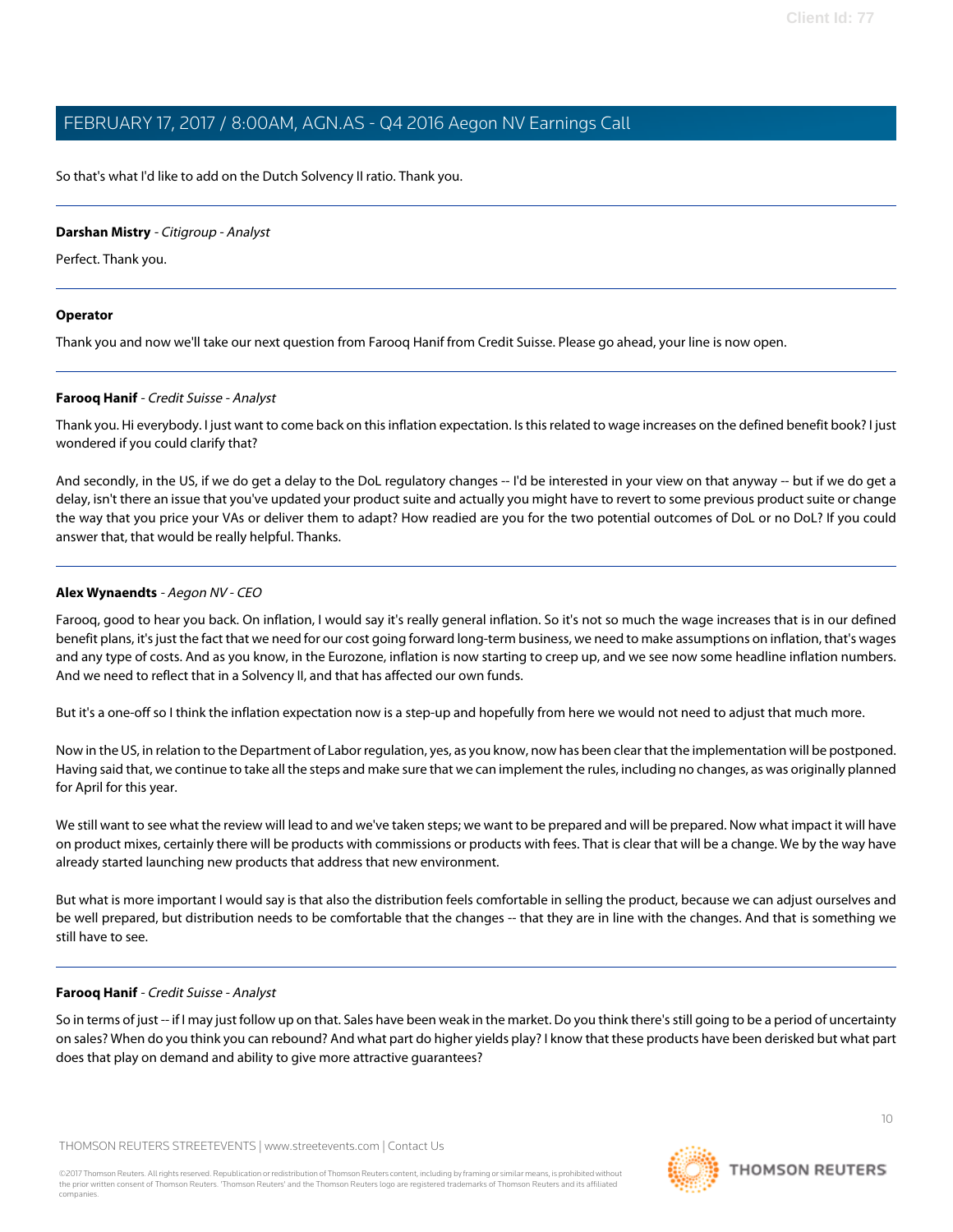#### **Alex Wynaendts** - Aegon NV - CEO

Well Farooq, I think it's difficult to say when sales -- what sales will do in the future, but what I can say is that with interest rates now clearly higher than what they were, the good thing is that the cost of guarantees is down for customers, so they will be using them better to buy these products, and at the same time, it also enhances the profitability of the sales which we're taking.

I do think that the market will want to see clarity on where is this all going? Because we're talking about a delay. So we want to get clarity and that's the reason also we are now assuming as if the Department of Labor rules would be applicable so that at least we know for sure that whatever comes out of Department of Labor, it's something which we already implemented and have implemented. And that should be positive for our sales.

#### **Farooq Hanif** - Credit Suisse - Analyst

Okay, thank you very much.

#### **Operator**

<span id="page-10-0"></span>Thank you. And now we'll take our next question from Arjan van Veen from UBS. Please go ahead. Your line is now open.

#### **Arjan van Veen** - UBS - Analyst

Thank you. I have a couple of questions on just dividend upstreaming and the cash position of the HoldCo.

Firstly, on Netherlands, the solvency ratio is 141%. You kindly gave us sensitivities to any LAC DT changes. One of your peers yesterday said that their solvency position today is down from year end, from -- due to mainly solvency spread changes and obviously, the sensitivity for them is quite high. You don't specifically disclose it.

So the question really is, you have a target of [225] from Netherlands. You didn't upstream that in 2016. I note that the EUR100 million you put in the HoldCo. But given where we're at, at this point now, could you give some view as to whether you think Netherlands upstreaming in 2017 is likely -- and I'm a bit -- personally I would think it's better to rebuild the solvency and then pay out dividends. So I would actually just would suggest actually not paying dividends for a while until you get to a very comfortable situation.

And then the second question is more then, when we look at the whole capital upstreaming, from the Company as a whole. So US, your target is EUR900 million, which is paying out based on sensitivities you gave at the solvency -- sorry, at your investor day in December, and the US is paying out effectively 100%.

Your dividend currently is EUR530 million plus EUR300 million corporate costs, so you're basically -- your US upstreaming is covering your dividend and corporate costs.

So the question really is then, when we look at the cash, that corporate offer is EUR1.5 billion but you raised EUR500 million of debt on December 9, and that rolls away again middle of the year, because it's been issued to replace some debt that you already have. So that drops back down to EUR1 billion.

So really just curious around, your target's EUR1 billion to EUR1.5 billion, you're at the bottom of that if you take out that debt. Where -- I note your comments you made around the UK, so really just curious as to what you see the dividend upstreaming capacity is, or upside to what you've said previously around some of the other divisions like asset management in Europe and whether age is still going to be a negative drag as per your guidance? Thank you.

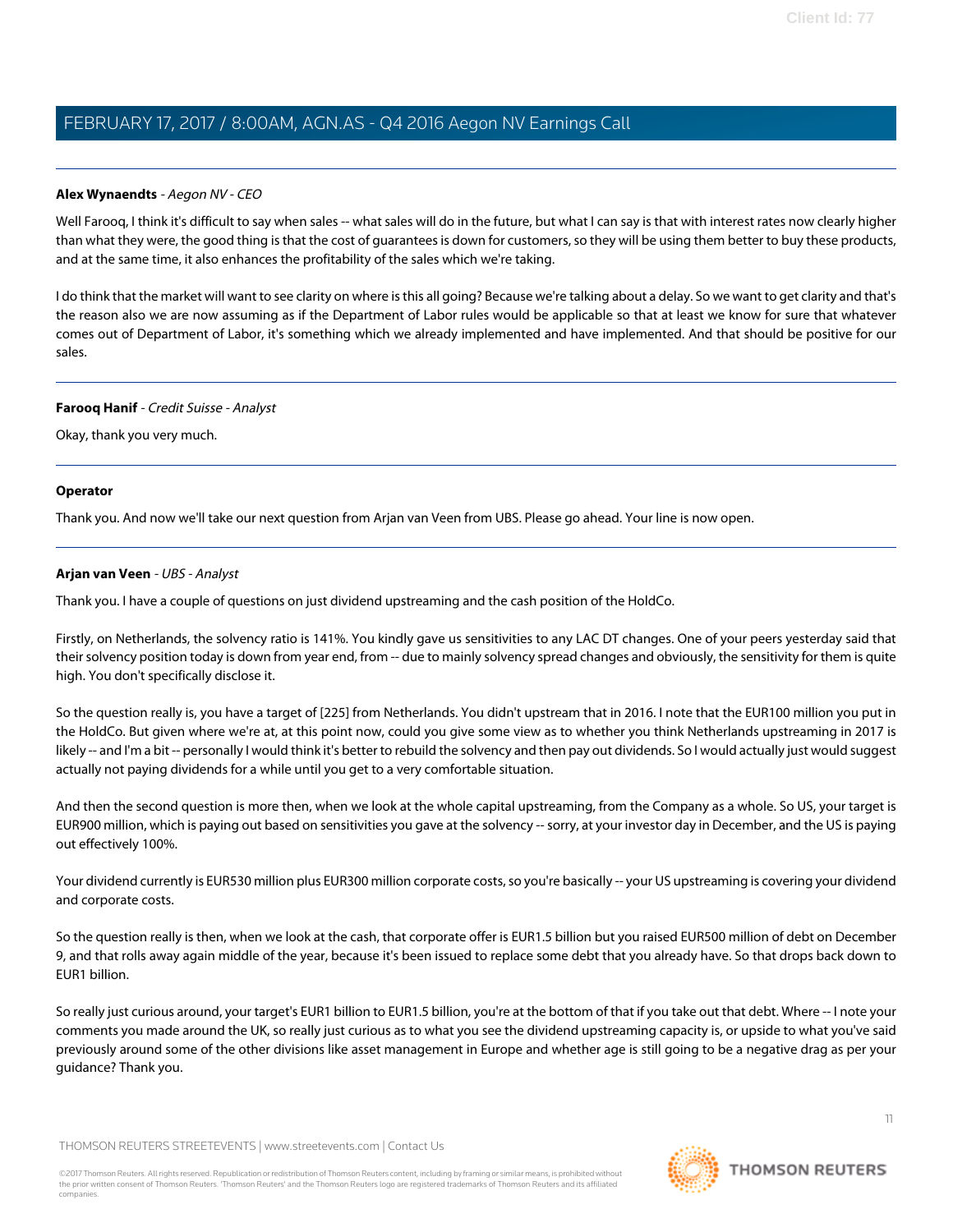#### **Alex Wynaendts** - Aegon NV - CEO

Right, Arjan. On the Netherlands, there's not so much more I can say than we have said already, so I think that's been clear. I would just add one point in relation to the comment on the government spreads. I think you know that the positioning of our portfolio effectively means that we have very limited exposure to government spreads.

I'll just give you a number, is that if government spreads would widen by 25 basis points, it would have a 3% negative impact on the Solvency II ratio of Aegon, the Netherlands. So as you can see that is very limited. The reason is also that most of our investments in Netherlands are in Dutch and German government bonds and in Dutch mortgages, which, as you know, have been a very good -- a very well-performing asset.

Now, in terms of upstreaming, I think you made the points yourself, on the US and what I've said on the Netherlands, I think, in my introductory remarks was clear. We need clarity on where LAC DT before I'm going to make more comments about likelihood or not likelihood of what we will do with the dividends. And I would agree with you that we do need to have a good starting point, have a good capital position before we start paying out dividends. We will all agree with that.

Now, as you mentioned yourself, our dividend actually is pretty well covered. Our dividend plus holding expenses is very well covered if you only look at the dividend of the US.

I mentioned a couple of things. The UK. The Part 7 will be executed in summer. That will lead to the release of excess capital and that will be -- part of that or -- will be upstream to the holding. And that's a second half of the year event.

CEE, asset management, Spain, continue to provide dividends to the holding.

And finally, I'd like to make a remark on Asia. I did say in my introductory remarks that we are working on capital efficiency in Asia, on a number of fronts, and I do expect, actually, that our Asian business has -- will be in an excess capital position, going forward. And that should also give us some room there in addition to the announced measure we announced already, which is the exiting of our Affinity business, which is effectively also generating cash flows, and as such, dividends.

#### **Arjan van Veen** - UBS - Analyst

Thanks, Alex. That's very helpful.

#### <span id="page-11-0"></span>**Operator**

Thank you. And now we'll take our next question from Farquhar Murray from Autonomous. Please go ahead, your line is now open.

### **Farquhar Murray** - Autonomous Research - Analyst

Morning, gentlemen. Just two questions, if I may, all focused on the LAC DT guidance discussion. Firstly, please could you just work through which elements of the guidance you regard as new, and what will be the process to reaching certainty around the implications of this? As you say, we seem to be given about six months to do this.

And then secondly, Aegon seems to be making much more cautious comments on this LAC DT guidance than a peer did yesterday. Does that reflect indications from the DNB on your approach, or is it just a more prudent approach to what's presumably a relatively complicated calculation and process? Thanks.

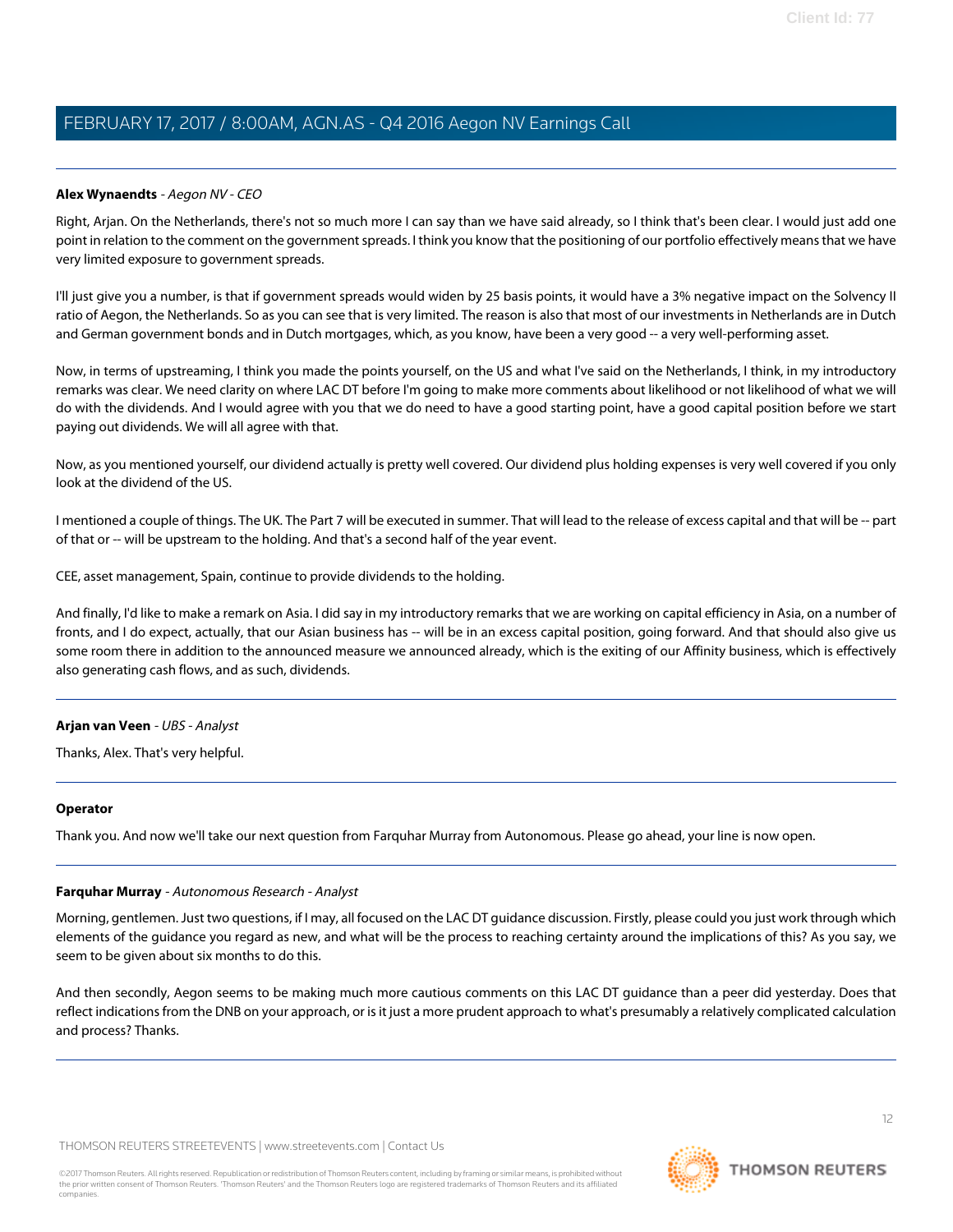### **Alex Wynaendts** - Aegon NV - CEO

Farquhar, on the LAC DT, what you're seeing is a guidance, that is covering a number of points. It's not addressing all the aspects of LAC DT. This is a guidance. It's more like a Q&A, I think it's been talked about, that's addressing a number of specific points.

Now, I'm not going -- and I'm not in a position today to say which one is new or not new. It's also about the interpretation and how you apply that to your business. So you will really have to wait -- I'm sorry -- for the next six months for us to work this out through, in a thorough way, ourselves, together with our regulator.

So the remarks we're making on the LAC DT is just to say, this is very complex. It is not for nothing, by the way, that the regulator has given the industry six months to clarify this. And as I mentioned, we also want to take advantage of the six-month period to address a number of other issues -- the number of management actions we can take, for the Solvency II ratio. We've told you already that we have submitted a request for some model changes and they need also regulatory approval.

So what we are trying to achieve is to get all these things together, and that will be done by the end of the second quarter.

#### **Farquhar Murray** - Autonomous Research - Analyst

Okay. Thanks.

### **Alex Wynaendts** - Aegon NV - CEO

Thanks.

### <span id="page-12-0"></span>**Operator**

Thank you. And we'll take our next question from Nadine van der Meulen from Morgan Stanley. Please go ahead, your line is now open.

#### **Nadine van der Meulen** - Morgan Stanley - Analyst

Yes, good morning. Thanks for taking my questions. On the -- sorry, another question on LAC DT. You mentioned if it's -- if the cycle drops from 75% to 25% that it would have an impact, I think, on the Netherlands solvency ratio of 8 percentage points. So that would, on the current basis, bring the solvency down to around 133%.

I was wondering if you could remind us of the capital generation in the Netherlands? Previously you've guided on that. I'm not sure if that has changed. So we can have an idea of how long, potentially, it would take to get to a certain level, comfortable enough to upstream again.

And previously, when you didn't upstream cash from the Netherlands, and the moment you started doing that again was when the level was -the Solvency II level was above 150%. Just wondering if you could comment on that? Whether that was the sort of level that you'd need or between 140% and 150%, for you to be comfortable? That's the first question.

The second question is with regard to the net dividends received from the units, at the nine-month level you had received from the units EUR700 million, and that has now jumped up to EUR1.1 billion. That jump up, so in Q4 is a bit bigger than what I expected, especially because the Netherlands is zero. Would you mind giving the split for the regions and comment on the sustainability of each of the regions? That would be super helpful.

Yes, I suppose lastly on the yields, so, if you look at the reinvestment yields versus the back-book yields, could you give us an update on where you are there? Because in the past you've guided that if yields would remain where they were in year one, there would be a negative EUR40 million impact, year two EUR60 million and year three EUR100 million. Perhaps you can update us on that guidance?

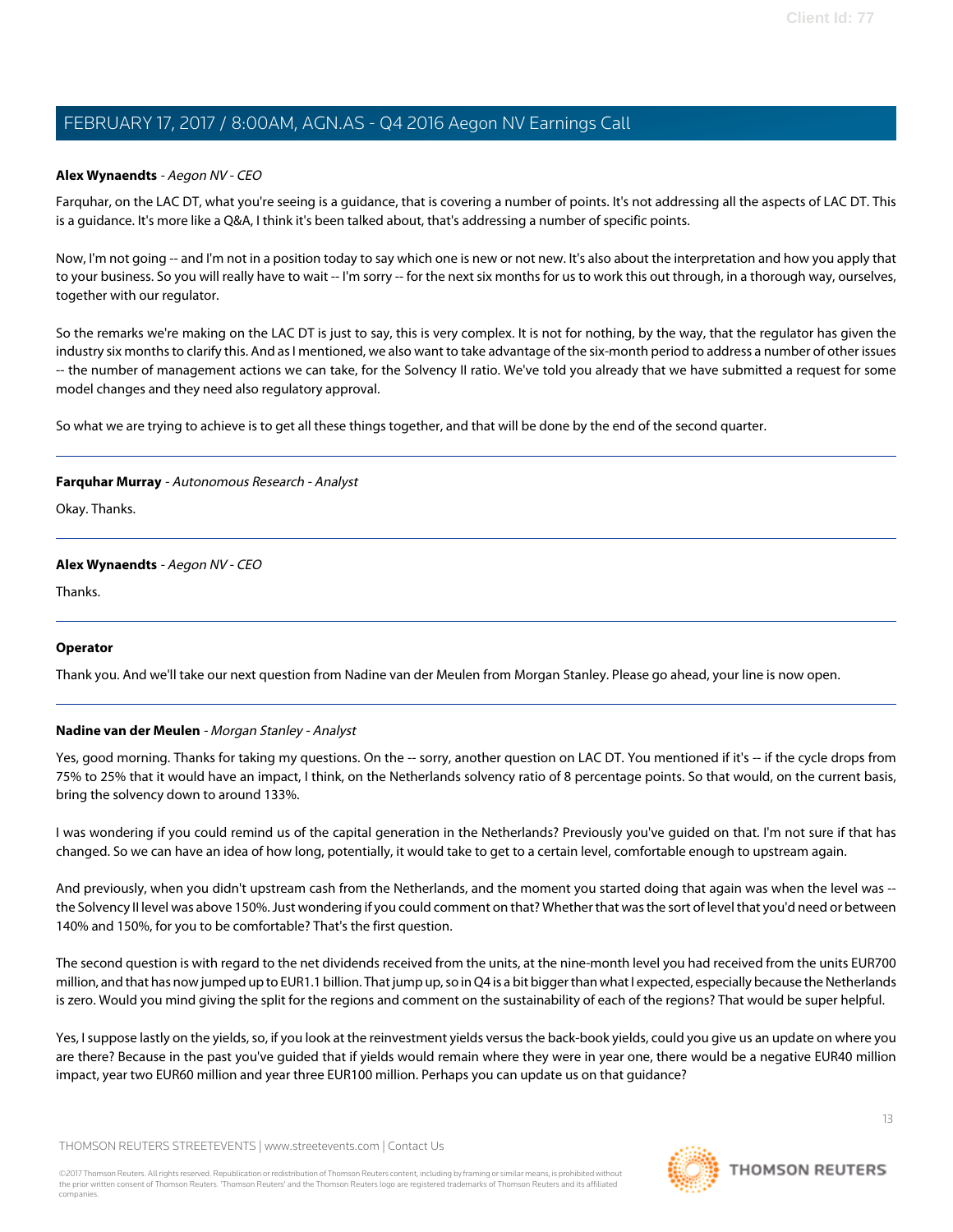Thank you very much.

#### **Alex Wynaendts** - Aegon NV - CEO

Nadine, thanks for your question. I think what -- on the LAC DT, there really is not much more than what I can say -- what I said earlier. We just wanted to give you some sensitivity. But you need to keep in mind that the sensitivity, as I said it earlier, in the context of the VA sensitivities, that's a -- at a point in time and in isolation. And that's not the reality.

The fact is that we have a lot of moving parts in that Solvency II calculation. And therefore we want to give you the sensitivity, also to give you more the direction and some idea of materiality. But the pieces usually work in different ways together. So that's what I think you need to keep in mind. And I'm not repeating what I said earlier about all the other things which we're working on in Q2.

Now, in terms of --

#### **Nadine van der Meulen** - Morgan Stanley - Analyst

I completely -- sorry. I completely appreciate that, and so probably maybe -- to push on this one, but would you mind giving at least an indication of what the solvency range would be in the Netherlands that you would be comfortable with compared to upstream?

#### **Alex Wynaendts** - Aegon NV - CEO

I just want to make first -- I was just going to get there, Nadine, to make a comment (multiple speakers) --

#### **Nadine van der Meulen** - Morgan Stanley - Analyst

I'm sorry.

### **Alex Wynaendts** - Aegon NV - CEO

No, don't worry. No problem. The last time that we did upstream dividends, I need to remind you, we were not yet in a Solvency II world, so there was no 160% because the last time we upstreamed dividends was in the Solvency I world.

So we've given you a range, a target capital range, and for the time being we have no reasons to change the target capital range.

What you also need to take into account is that the target capital range has to be seen in conjunction with sensitivities. It's a combination of two. And clearly with the process around LAC DT, with the process that I mentioned with other things that we address in discussing with the DNB, we will take again that opportunity to have a review of our capital ranges and ensure that both us and the regulator are comfortable going forward.

But I cannot say this at this point in time because the review all the work needs to be done, the sensitivities, being a very important part of that, will all take place in the next six months.

Now, you have noticed that we have reduced -- and I mentioned that by additional hedging we put in the Netherlands, we have reduced further our sensitivities in the Netherlands. So in terms of your second question on the upstreaming of dividends, I cannot risk -- give you an answer exactly what was paid at Q2, Q3 and I can ask Willem van den Berg to come back to you to give you the exact dates.

What I know is that over the year 2016 -- and you're right, the fourth quarter usually is the quarter we get dividends -- we received EUR1.1 billion.

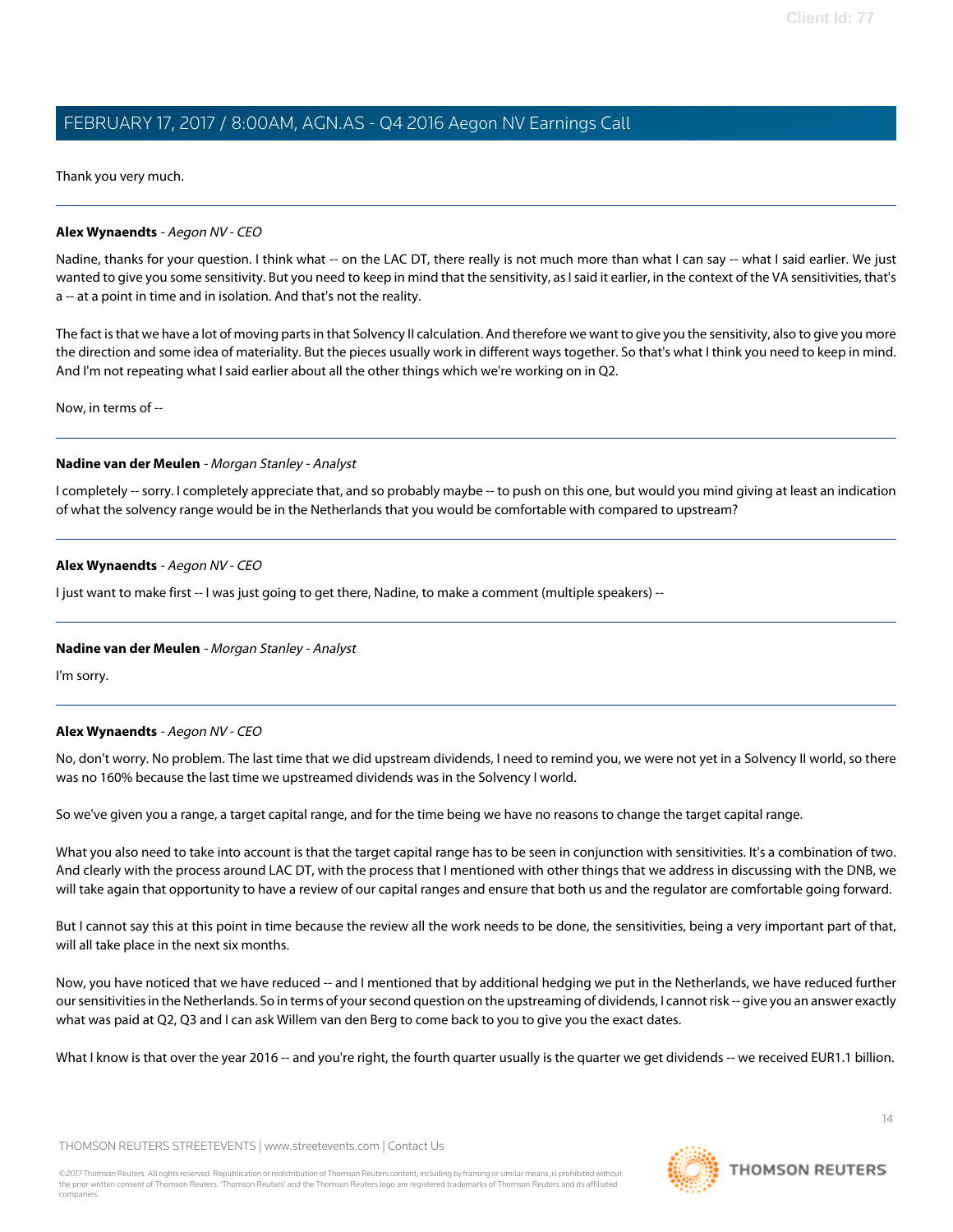Now, and your third question on yields, let me give you the yields. On new money in the fourth quarter there was 3.8%, while the current new money yield is 4.2%. The back-book yield actually hasn't changed, and remained at 4.7%. So what you see is the gap is closing. I think that was your question, really, you want to find out. The gap is closing.

#### **Nadine van der Meulen** - Morgan Stanley - Analyst

Yes.

#### **Alex Wynaendts** - Aegon NV - CEO

New money at 4.2% versus 4.7%. That's only 50 basis points gap. And that means therefore that the earnings drag from rates staying at this level, if they would not move up, is also reducing. Yes?

Nadine van der Meulen Yes. Okay, thank you.

#### **Alex Wynaendts** - Aegon NV - CEO

Was that your question, Nadine?

#### **Nadine van der Meulen** - Morgan Stanley - Analyst

Yes. I mean, even on the EUR1.1 billion, cash upstream for the full year, could you give a split of that? Of the different regions?

#### **Alex Wynaendts** - Aegon NV - CEO

Well, the largest part obviously, as we discussed earlier, is coming from the US.

### **Nadine van der Meulen** - Morgan Stanley - Analyst

Yes, of course.

#### **Alex Wynaendts** - Aegon NV - CEO

And we have received a dividend from -- in central and eastern Europe, we received a dividend. We received a dividend from asset management and we received a dividend from our business in Spain. These are the big chunks.

#### **Nadine van der Meulen** - Morgan Stanley - Analyst

All right. Thanks.

#### **Alex Wynaendts** - Aegon NV - CEO

Thank you.

THOMSON REUTERS STREETEVENTS | [www.streetevents.com](http://www.streetevents.com) | [Contact Us](http://www010.streetevents.com/contact.asp)

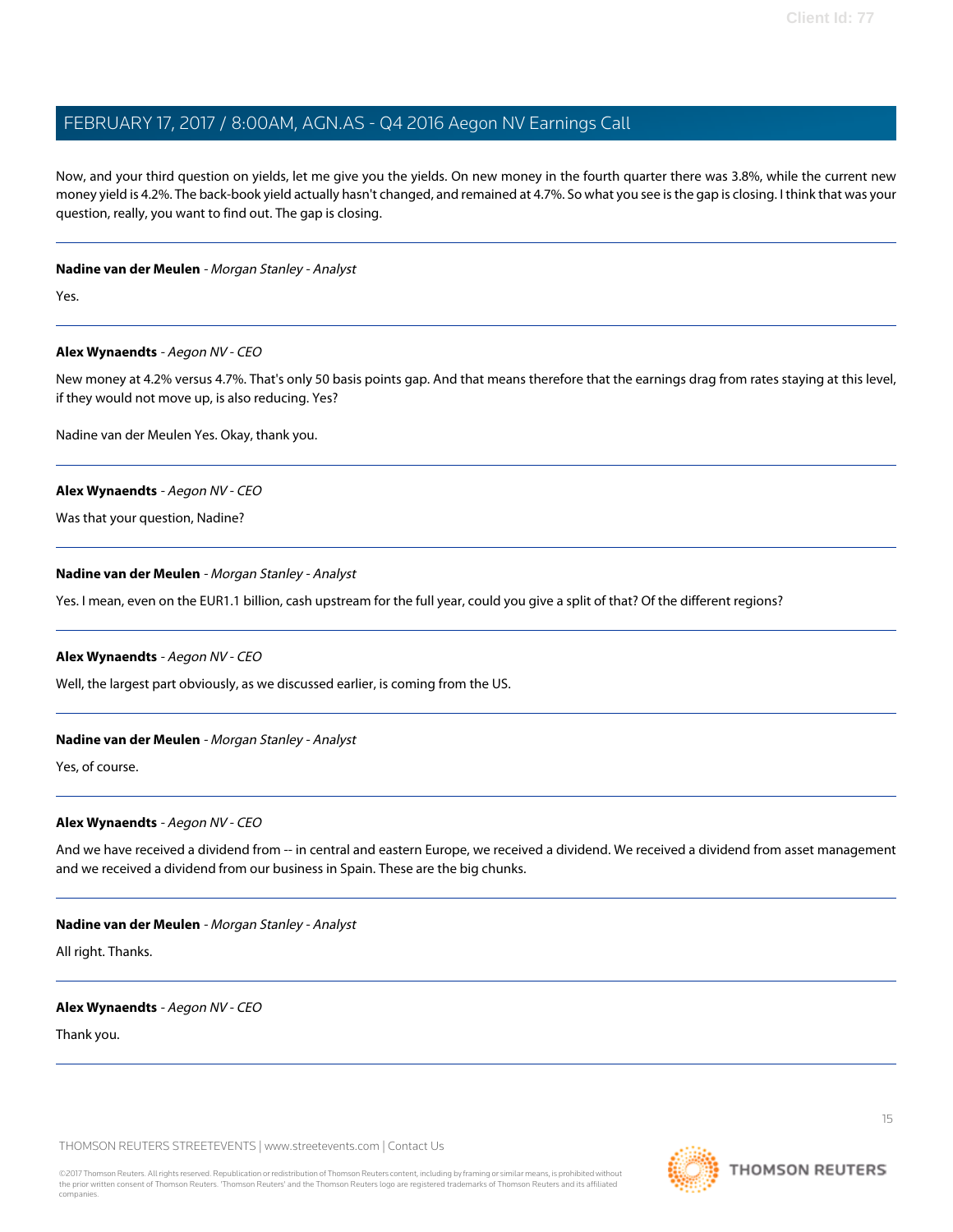#### **Operator**

Thank you. And we'll now take our next question from Nick Holmes from Societe Generale. Please go ahead, your line is now open.

#### <span id="page-15-0"></span>**Nick Holmes** - Societe Generale - Analyst

Hi, everyone. Hi there. Thank you. Two quick questions. The first is, Alex, can you give us a bit more color on your plans for the US run-off book? I think you said you're looking at pay-out annuities BOLI COLI. I just wondered what the latest was there?

Then secondly, coming back on the DoL. I remember at the investor day you were talking about fixed index annuities and the opportunities for you with that product. Wondered, is that something you're getting into at the moment? Thank you very much.

#### **Alex Wynaendts** - Aegon NV - CEO

So, Nick, yes, on the run-off business, we've been saying already for some time that we would like to get our pay-out annuities and BOLI COLI businesses sold, together. With interest rates rising, clearly, the valuation for us gets more attractive and there's been more appetite in the market.

I did also mention that these businesses are not in a separate legal entity and that means that the contract that we need to put in place is not about selling a company. It's about effectively re-insuring our BOLI COLI and pay-out annuity business. And that means that you introduce a counterparty risk. Because the buyer, the one that takes over this business, effectively becomes a counterparty risk for us.

And that's why we need to make sure that not only we attract -- we get a good price, but we also have the right counterparty, because it would not make a lot of sense to free up capital and then to have -- to allocate capital to a counterparty risk. So it's a combination of the two.

I did mention it in my introductory remarks. And this is based on the fact that we have actually seen significantly more interest recently in these businesses and yes, it's too early to say what will happen. But I would not have mentioned in my remarks if we would not have seen additional interest coming in.

Now, on the Department of Labor, yes, that's -- to come back to what we said earlier, a postponement also means some uncertainty, so that's the reason why we are assuming, effectively, our work, our base case is that these rules will be implemented and if there's a delay or relaxation, and particularly in the number of modalities around litigation -- I think I've mentioned that to you earlier -- that would be positive.

We talked about the fixed index annuity, and what I say, we've introduced that product also, but it's now too early to talk about really sizeable amounts of sales, but now we have that product also and introduced that.

#### **Nick Holmes** - Societe Generale - Analyst

That's great.

#### **Alex Wynaendts** - Aegon NV - CEO

And just (multiple speakers). So it's about implementing, but the pieces that we felt were the most difficult for us is a particular one we have difference with customers. In the past any differences or disagreements would be dealt with in the arbitration court, which means that you would have more professional amongst each other.

Now, in the proposals that were submitted, by the previous government or the previous administration, actually litigation was in a very different way, because it was through the -- I would say, the classical jury trials. And you can imagine that creates a whole different dynamic, in particular

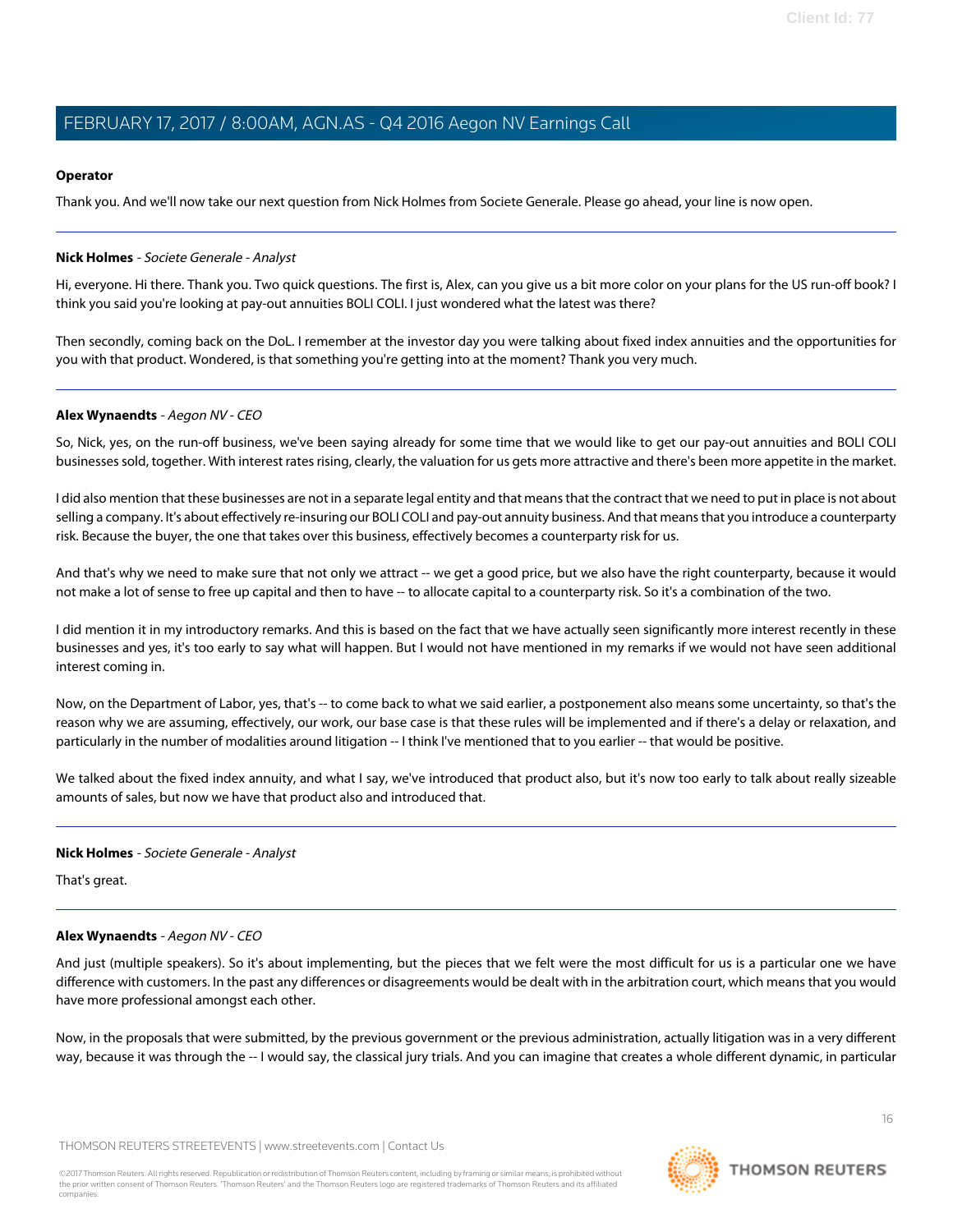also for distributors and providers of the product, because in jury trial it's not always obvious what the outcomes are, especially when you are facing a jury that is more sympathetic to customers than it is going to be to distributors or to the Company.

So these are a lot of the modalities which are being worked on, because if these issues are not being addressed, it's going to be quite risky for providers and distributors to get engaged in selling these products. So it's not only about the product in itself, but it's also about all the modalities around it.

I hope that gives you a bit more color.

#### **Nick Holmes** - Societe Generale - Analyst

Yes, that's great, Alex. Thank you very much. Very interesting and very clear. Thank you.

#### **Alex Wynaendts** - Aegon NV - CEO

Thank you. Thank you.

#### **Operator**

<span id="page-16-0"></span>Thank you. And now we'll take our next question from Bart Horsten from Kempen & Co. Please go ahead, your line is now open.

#### **Bart Horsten** - Kempen & Co - Analyst

Yes. Good morning. I will try to ask a few questions also on LAC DT, which have not been asked so far. First of all, you said that you upstreamed EUR100 million from your operating entities to the HoldCo in the Netherlands. Does that mean that you -- that these entities are well-capitalized enough, or don't you need approval for that from the DNB?

And secondly, just to understand, you made more or less the upstream of dividends to the holding conditional on the review. Does that mean that if the 75% stays intact that you will upstream the EUR100 million, or are there still other conditions? And even if it would be lowered to below 75%, would you still be able to upstream dividends?

My second question relates to the margin development in the US. I see quarter-on-quarter an improvement of your margins in retirement plans, variable annuities and mutual funds. Is it fair to assume that these improvements, or these relatively higher levels will continue into full year 2017 and beyond?

And my final question, if I may, relates to the question earlier asked by Nadine on the reinvestment yield. Could you indicate at what level of US treasury yields you would be at breakeven on the reinvestment yield versus your back-book yield? Thank you.

### **Alex Wynaendts** - Aegon NV - CEO

Yes, Bart, on your first question, it's, I think, quite obvious that if we would effectively upstream a dividend from operating companies in the Netherlands to the holding of the Netherlands, that you can assume that these operating companies are well-capitalized, otherwise we'd not have done that.

On the second question, again, I'm going to repeat what I said. We want to do the review first. We want to have a comprehensive review. It includes a number of other factors. So I'm not going to make any speculation, or any further comments on what level of LAC DT we will or we will not pay a dividend. I'm not in a position to do so.



17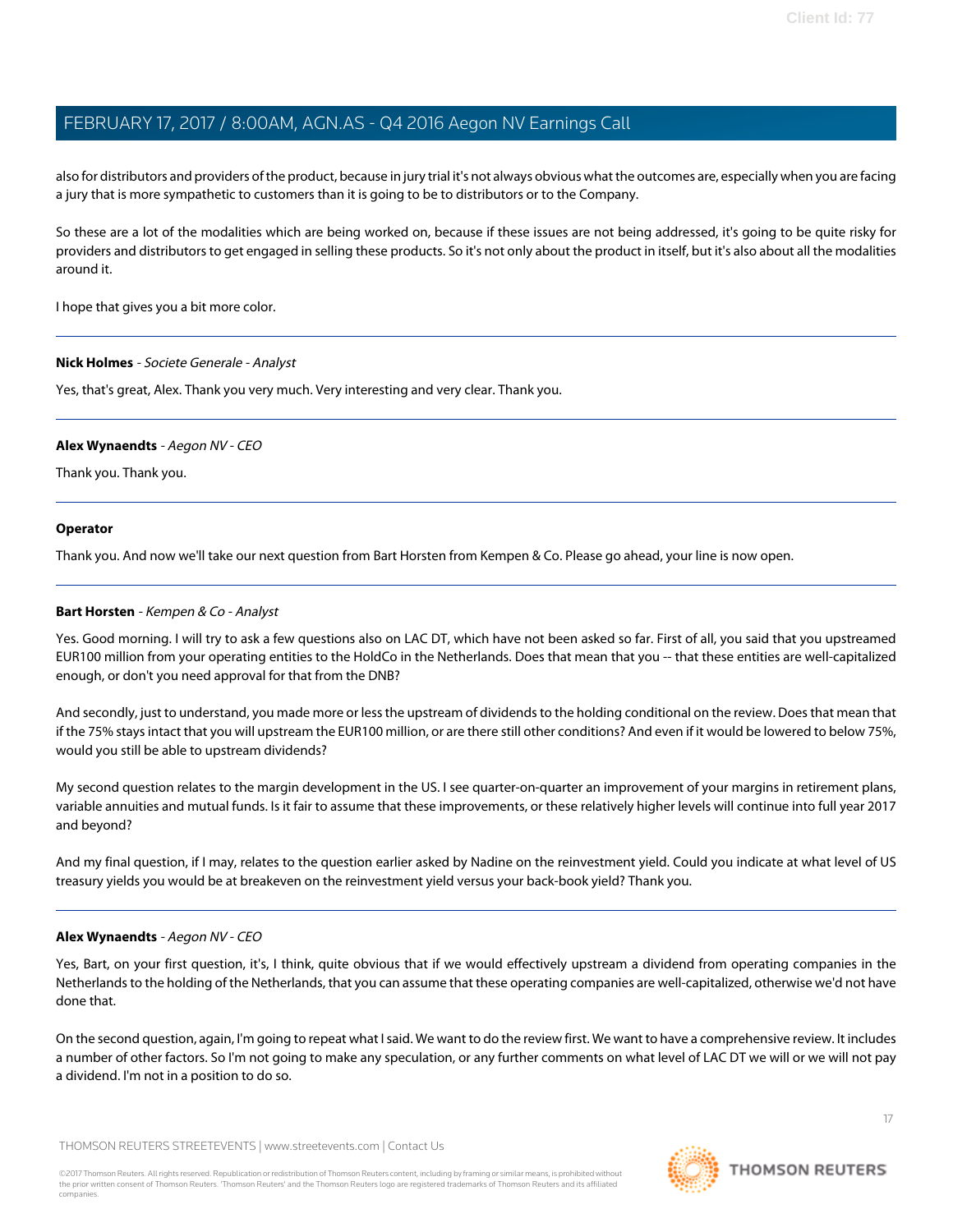In terms of margin development, yes, you're right, and I'm pleased you're noting that, that effectively you see an improvement in the margins. And that is a result of really two things.

First of all, it's our focus on profitability. As you know, we have always insisted on a disciplined approach on profitability. We do not want to sell products if they don't make sense for our customers and don't make sense for us.

And secondly, of course what is now coming through is the -- I would say the expense reduction program, the hard work on expense reductions, which is effectively now also improving the margins. So we have a 60-basis points margin on variable annuity. That has improved from the previous quarter and we believe that that is a reasonable -- it's a reasonable base case to assume, going forward.

And in terms of reinvestment yield, I mentioned that earlier, I think, to Nadine. Our current new money investment yield is 4.2%, while our book is 4.7%, so there's a 50-basis point difference.

#### **Bart Horsten** - Kempen & Co - Analyst

Yes, I know that, but could you flag what do you need in terms of rate movements in the US to get to that same level? Would that be a 50-basis point increase in the treasury yields?

#### **Alex Wynaendts** - Aegon NV - CEO

Yes, well, as you know, we invest in a book which has a lot of different categories. So assuming the spread doesn't change, you would need 50 base points in treasuries, but that could be lower if the spread increases, or higher. So you need to look at the combination. It's spread plus treasury.

#### **Bart Horsten** - Kempen & Co - Analyst

Okay.

#### **Alex Wynaendts** - Aegon NV - CEO

But we -- I think the point is we're pretty close now. And we've never been so close since a long time.

#### **Bart Horsten** - Kempen & Co - Analyst

Okay. Good to hear, thank you.

#### **Alex Wynaendts** - Aegon NV - CEO

Thank you.

#### **Operator**

Thank you. And now we'll take our next question from Andy Hughes from Macquarie. Please go ahead, your line is open.

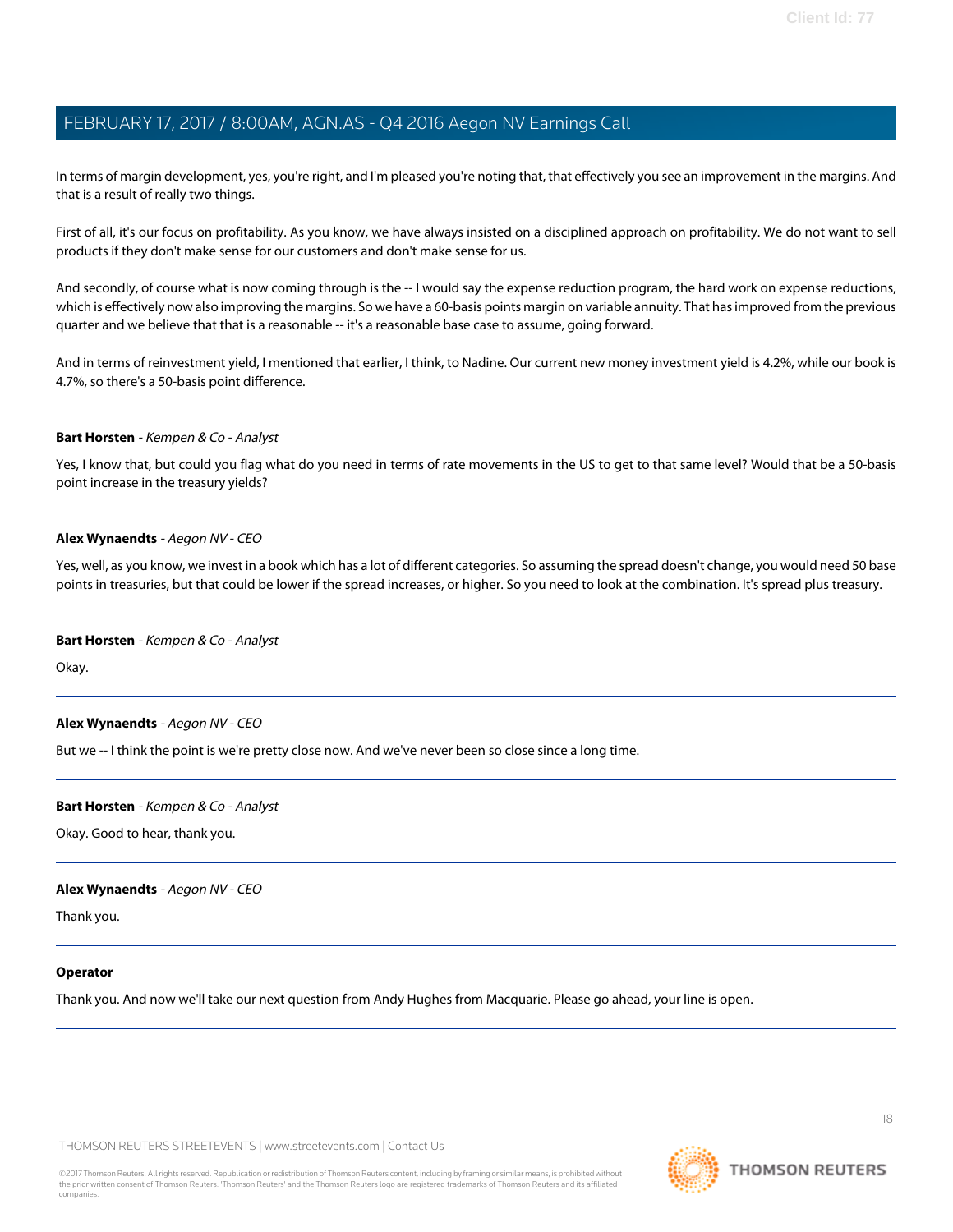#### <span id="page-18-0"></span>**Andy Hughes** - Macquarie Group - Analyst

Hi. Thanks so much. A couple of questions on the Netherlands, if we could, and one on the Group cash flow. So on the Netherlands, the inflation assumption has changed. Could you clarify what it's gone from to? I'm just looking at the January movement in the OP yield curve, it's moved quite a lot. It's gone up by 23 basis points over January. I'm just wondering, how does that change things? Because presumably, if you don't own much Dutch government bonds then actually, it should be reasonably positive, given where -- what's happened to the spreads on Dutch mortgages, relative to the OP yield curve.

And an extreme example, if the LAC DT credit was zero, now, you'd obviously drop below the [130] you've guided to for the Netherlands, but is that the end of the world? I mean, you've got a big solvency buffer at the holding Company. You're raising senior debt at 1%. It doesn't sound like even if it dropped to zero you would take any action on the Group dividend. So maybe if you could just clarify that point to -- based on where we are today?

And the final question is on the cash flow bit. So everything sounds better. Cash flow and cost savings coming through. Fee income better. Expense savings. And even a small profit on long-term care morbidity assumptions. And obviously, the cash flow guidance is staying the same. But surely all these items are positive and should come through in the cash flow over the year. So are you ahead of plan, based on this quarter's results on your cash flow guidance, please? Thank you.

#### **Alex Wynaendts** - Aegon NV - CEO

Yes, Andy, there's not much more I can say really on the Netherlands, you've seen sensitivities, as you said there's many moving parts, the EIOPA curve clearly also has quite an impact, as one of many other items.

So moving to your second question, yes, we're seeing improved morbidity. As I said too, some of it is seasonal. I explained that earlier. We're seeing also improved margins. Yes, over time that is going to be positive on cash flows. That is absolutely true.

### **Andy Hughes** - Macquarie Group - Analyst

I mean, just clarifying, what is the inflation assumption that was coming from to? Are you able to say what you're assuming now in inflation in the Netherlands?

#### **Alex Wynaendts** - Aegon NV - CEO

I will defer to Willem. He'll come back to you. But it's -- the public inflation -- and as you know, that has been something which is being tracked, so I don't know the exact number. But it has increased, actually, recently. And that's why we had a step change in our Solvency II.

#### **Andy Hughes** - Macquarie Group - Analyst

And it's an active assumption? So if the Dutch implied inflation rate changes then that automatically changes in your assumptions? Or is it something you set periodically?

#### **Alex Wynaendts** - Aegon NV - CEO

No, we just have to reflect the updated assumptions once every so many -- yes, whatever time. But Willem will come back to the exact number on the inflation.

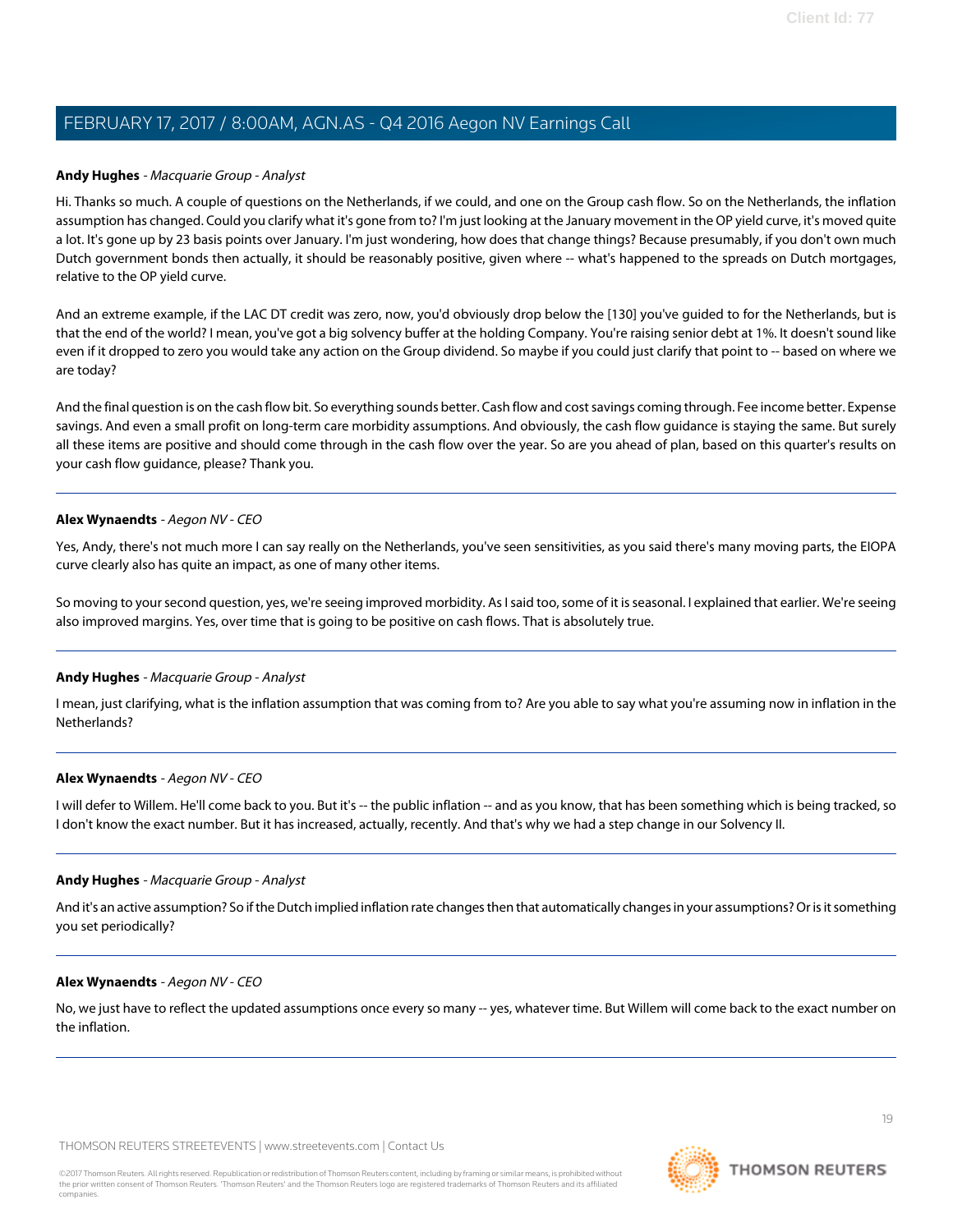#### **Andy Hughes** - Macquarie Group - Analyst

Great. Thanks very much.

#### **Operator**

<span id="page-19-0"></span>Thank you. And now we'll take our next question from Gordon Aitken from RBC. Please go ahead. Your line is now open.

#### **Gordon Aitken** - RBC Capital Markets - Analyst

Yes. Morning, thanks. A couple of questions please. One on UK and Cofunds. I mean, you closed this acquisition just on January 1, but you announced it some time ago, back in August. Just wondering what your experience has been since you bought it, or since you announced it, in terms of flows? I mean, you bought that DC book from Mercer in the US. I know Mercer was an institutional book and this is retail, but should we expect a period of transition where some business does leave?

And just related to that, you've talked about a technology upgrade here and advisors have been quite vocal about the fact they hope that you spend more money on the platform compared to the previous owner. Just wondering what the cost of any upgrade would be?

And the second question is on the US business and variable annuities and the impact of DoL. You've talked about the impact on the gross flow, and -- but if we look at the movement in the net -- or the net-net outflow and compare that to the movement in the gross flow, it's clear that the level of gross outflows have also increased. Is DoL having an impact on the in-force book, as well as having an impact on sales? Thank you.

#### **Alex Wynaendts** - Aegon NV - CEO

Gordon, yes, no, on Cofunds, actually, it's of course early, because we have only got the keys since, I think, January 1, early in the morning. But what we're pleased to see is a number of things. First of all, we're seeing good flows coming and good retention. Actually, good retention is what you were referring to in relation to Mercer, where we have seen some anticipated outflows, this is retail as you point, and we've advisor panels that are positive.

So we've had a very positive I'd say environment and reception by the advisory community, which as you know is the biggest provider business through Cofunds that we came, as the owner of Cofunds, with our commitment, of course, to put our technology, which is well-recognized, at work here.

You're probably also aware that we have this agreement with Nationwide, and that's another positive, because it also brings in inflows. So we've had a good experience. But I again have to say, well, we are only halfway February, so it's too early to come to a final conclusion, but it's going well.

Also the teams are working well together. I think there, as I said to you, they see this as a new -- really a new start and there's a lot of excitement there.

Now, on Department of Labor impact on enforce and sales, I think what we mostly see is an impact on sales. So when sales come down and you have outflows anyway, you have then of course, this impacting the enforce on a longer run. But we do not see a direct impact on the enforce.

Yes? I hope that answers your question.

#### **Gordon Aitken** - RBC Capital Markets - Analyst

Thank you. Yes, thanks.

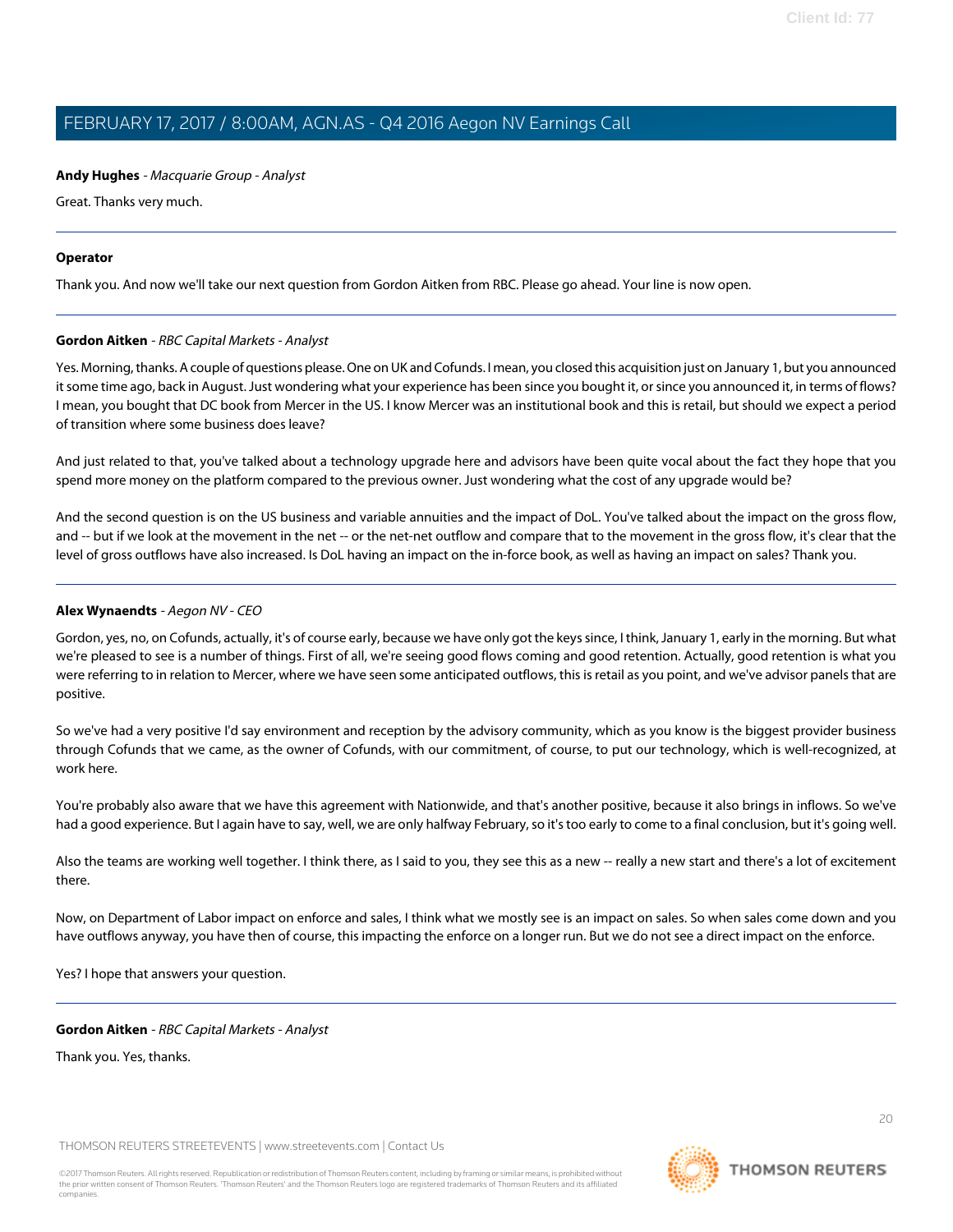#### **Alex Wynaendts** - Aegon NV - CEO

Yes. Thank you.

#### **Operator**

<span id="page-20-0"></span>Thank you. So, we'll take our last question from Steven Haywood from HSBC. Please go ahead, your line is now open.

#### **Steven Haywood** - HSBC - Analyst

Good morning. Thank you, Alex. You mentioned the EUR500 million of capital that's freed up in the UK. Could you say to us what proportion or what is available to shareholders, to be upstreamed from the UK business here?

And then on the implementation of the fiduciary rules, have they actually been delayed, or are they still being part implemented from April 2017? And obviously, on January 1? Or is the review going alongside the implementation stage? Any update there will be quite helpful, thanks.

#### **Alex Wynaendts** - Aegon NV - CEO

Yes. No, what I did mention is the freeing up of capital for this -- for the transaction. But wait -- it doesn't mean that whole amount is available, because you need to look at your starting points.

I'm not going to give you a number now about the amount of capital that is available. As I said, we will see what the overall capital position of the UK is after we've completed the Part 7 and then, obviously, upstream excess capital that is available for upstreaming.

And on the DoL, yes, we are -- our base case is still implementation in April, so we're working towards it and are prepared for implementation in April. And if rules or things are changed, then we'll have to see. But our base case is still, we need to get ready for implementation in April.

#### **Steven Haywood** - HSBC - Analyst

Okay. That's very helpful. Thank you.

#### **Alex Wynaendts** - Aegon NV - CEO

Thanks. Thanks, Steven.

#### **Operator**

Thank you. And as there are no further questions at this time, I would like to turn the call back to Mr. Alex Wynaendts for any additional or closing remarks.

#### **Alex Wynaendts** - Aegon NV - CEO

I would like to thank you all for participating and for the great questions, and have a great day, and have a good weekend later today. Bye-bye.